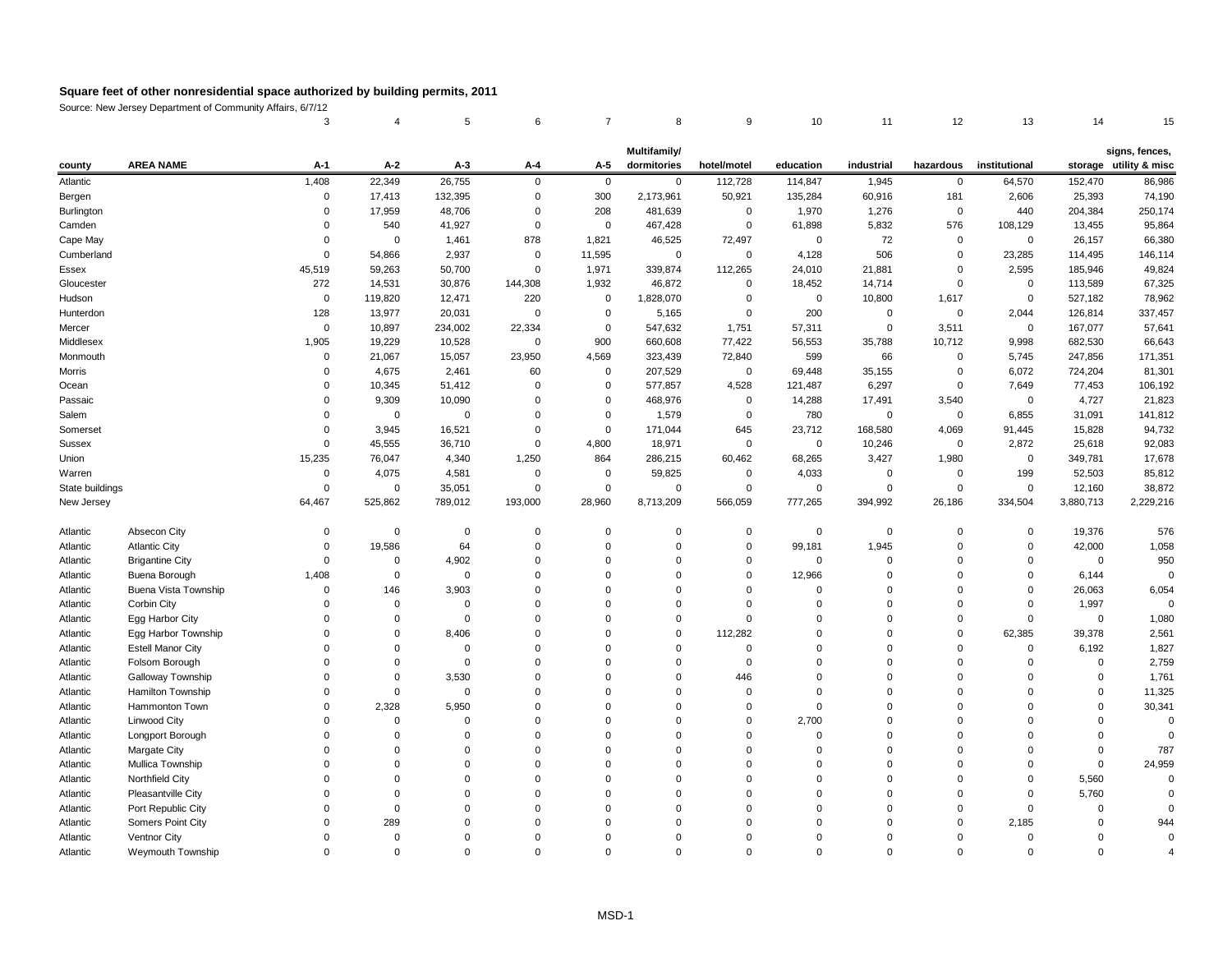Source: New Jersey Department of Community Affairs, 6/7/12

|        |                           |          |             |             |             |             | <b>Multifamily/</b> |                |           |            |          |                         |          | signs, fences,         |
|--------|---------------------------|----------|-------------|-------------|-------------|-------------|---------------------|----------------|-----------|------------|----------|-------------------------|----------|------------------------|
| county | <b>AREA NAME</b>          | $A-1$    | $A-2$       | $A-3$       | $A-4$       | $A-5$       | dormitories         | hotel/motel    | education | industrial |          | hazardous institutional |          | storage utility & misc |
| Bergen | Allendale Borough         | $\Omega$ | $\mathbf 0$ | $\mathbf 0$ | $\mathbf 0$ | $\mathbf 0$ |                     | $\Omega$       | $\Omega$  | $\Omega$   | $\Omega$ | $\Omega$                |          |                        |
| Bergen | Alpine Borough            |          |             |             | $\Omega$    |             |                     |                |           |            |          |                         |          | 1,930                  |
| Bergen | Bergenfield Borough       |          |             |             |             |             |                     |                |           |            |          |                         |          |                        |
| Bergen | Bogota Borough            |          |             |             |             |             |                     |                |           |            |          |                         |          | 400                    |
| Bergen | Carlstadt Borough         |          |             |             |             |             |                     |                |           |            |          | $\Omega$                | 6,451    |                        |
| Bergen | Cliffside Park Borough    |          |             |             |             |             |                     |                |           |            |          |                         |          | 375                    |
| Bergen | Closter Borough           |          |             | 902         |             |             |                     |                | 1,520     |            |          |                         |          |                        |
| Bergen | Cresskill Borough         |          | 362         |             |             |             |                     |                |           |            |          |                         |          | 972                    |
| Bergen | Demarest Borough          |          | 0           | 1,288       |             |             |                     |                |           |            |          |                         |          | 300                    |
| Bergen | Dumont Borough            |          |             |             |             |             |                     |                |           |            |          |                         |          |                        |
| Bergen | Elmwood Park Borough      |          |             |             |             | $\Omega$    | 120,000             | 50,805         |           |            |          |                         |          | 1,170                  |
| Bergen | East Rutherford Borough   |          | 4,189       |             |             |             | $\Omega$            |                |           |            |          |                         |          |                        |
| Bergen | Edgewater Borough         |          |             |             |             | $\Omega$    | 1,151,744           | 0              | 81,612    |            |          |                         |          |                        |
| Bergen | Emerson Borough           |          |             |             |             |             |                     |                |           |            |          |                         |          |                        |
| Bergen | <b>Englewood City</b>     |          |             |             |             |             |                     |                |           |            |          |                         |          | 2,538                  |
| Bergen | Englewood Cliffs Borough  |          |             |             |             |             |                     |                |           |            |          |                         |          |                        |
| Bergen | Fair Lawn Borough         |          | 0           | 2,463       |             |             |                     |                |           |            | $\Omega$ | 2,150                   | 4,140    | 390                    |
| Bergen | Fairview Borough          |          |             | 3,500       |             | 0           | 58,562              |                |           |            |          | 0                       |          |                        |
| Bergen | Fort Lee Borough          |          | $\Omega$    | 13,155      | $\Omega$    |             |                     |                |           |            |          | n                       |          |                        |
| Bergen | Franklin Lakes Borough    |          |             |             |             |             |                     |                |           |            |          |                         |          | 2,827                  |
| Bergen | <b>Garfield City</b>      | 0        | 9,571       |             |             | $\Omega$    | 45,956              |                | $\Omega$  | 19,760     |          | $\Omega$                |          | 2,291                  |
| Bergen | Glen Rock Borough         |          |             |             |             | 0           | 25,890              |                |           |            |          | 450                     |          | 2,024                  |
| Bergen | Hackensack City           |          |             |             |             | $\Omega$    | 377,385             |                |           |            |          | 0                       |          | 15,324                 |
| Bergen | Harrington Park Borough   |          |             |             |             |             |                     |                |           |            |          |                         |          | 1,500                  |
| Bergen | Hasbrouck Heights Borough |          |             |             |             |             |                     |                |           |            |          |                         |          | 649                    |
| Bergen | Haworth Borough           |          |             | 103         |             |             |                     |                |           | 96         |          |                         | 785      |                        |
| Bergen | Hillsdale Borough         |          | 235         |             |             |             |                     |                |           |            |          | $\Omega$                | $\Omega$ |                        |
| Bergen | Ho-Ho-Kus Borough         |          |             |             |             |             | 1,069               |                |           |            |          |                         |          | 841                    |
| Bergen | Leonia Borough            |          |             |             |             |             |                     |                |           |            |          |                         |          |                        |
| Bergen | Little Ferry Borough      |          |             |             |             |             |                     |                |           |            |          |                         |          |                        |
| Bergen | Lodi Borough              |          |             |             |             |             |                     |                |           |            |          |                         | 4,365    | 7,844                  |
| Bergen | Lyndhurst Township        |          | 584         |             |             |             | 301,841             |                |           |            |          |                         |          |                        |
| Bergen | Mahwah Township           |          |             |             |             |             |                     |                |           |            |          |                         |          | 4,358                  |
| Bergen | Maywood Borough           |          |             |             |             |             |                     |                |           |            |          |                         |          |                        |
| Bergen | Midland Park Borough      |          |             |             |             |             | 3,462               |                |           |            |          |                         |          | 494                    |
| Bergen | Montvale Borough          |          |             | 74,791      |             | 0           | 51,775              |                |           |            | 181      |                         |          | 1,645                  |
| Bergen | Moonachie Borough         |          |             |             |             |             |                     |                |           |            |          |                         |          |                        |
| Bergen | New Milford Borough       |          |             |             |             |             |                     |                |           |            |          |                         |          |                        |
| Bergen | North Arlington Borough   |          |             |             |             |             |                     |                |           |            |          |                         |          |                        |
| Bergen | Northvale Borough         |          |             |             |             | 0           | 9,751               |                |           |            |          | $\Omega$                | 7,700    |                        |
| Bergen | Norwood Borough           |          |             |             |             |             |                     |                |           |            |          |                         |          |                        |
| Bergen | Oakland Borough           |          |             |             |             |             |                     |                |           |            |          |                         |          |                        |
| Bergen | Old Tappan Borough        |          |             | 1,810       |             |             |                     |                |           |            |          |                         |          | 1,500                  |
| Bergen | Oradell Borough           |          |             |             |             |             | 660                 |                |           |            |          |                         |          | 533                    |
| Bergen | Palisades Park Borough    |          |             |             |             |             | 15,034              |                |           |            |          |                         |          |                        |
| Bergen | Paramus Borough           |          | 110         |             | $\Omega$    |             |                     |                |           |            |          |                         |          |                        |
| Bergen | Park Ridge Borough        | 0        | $\mathbf 0$ |             | 0           | $\Omega$    |                     | $\overline{0}$ |           |            | 0        | $\Omega$                |          |                        |
|        |                           |          |             |             |             |             |                     |                |           |            |          |                         |          |                        |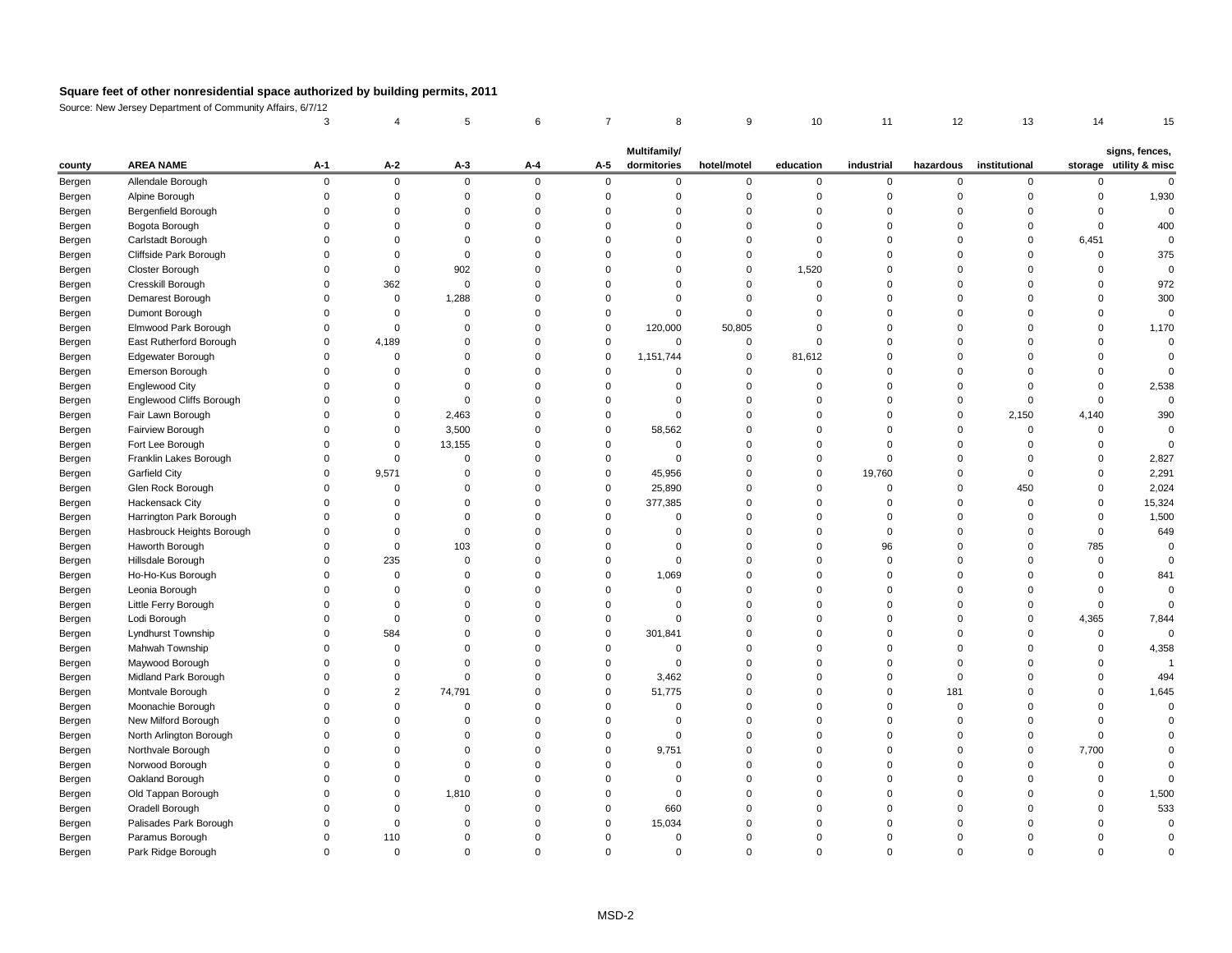Source: New Jersey Department of Community Affairs, 6/7/12

|            |                                |       |                |          |          |          | Multifamily/ |             |           |            |           |               |          | signs, fences,         |
|------------|--------------------------------|-------|----------------|----------|----------|----------|--------------|-------------|-----------|------------|-----------|---------------|----------|------------------------|
| county     | <b>AREA NAME</b>               | $A-1$ | $A-2$          | $A-3$    | $A-4$    | $A-5$    | dormitories  | hotel/motel | education | industrial | hazardous | institutional |          | storage utility & misc |
| Bergen     | Ramsey Borough                 |       | $\overline{0}$ | $\Omega$ | $\Omega$ | $\Omega$ |              |             | 0         | $\Omega$   |           | $\Omega$      |          | 1,164                  |
| Bergen     | Ridgefield Borough             |       |                |          |          |          |              |             | 0         | 41,060     |           |               |          | 280                    |
| Bergen     | Ridgefield Park Village        |       |                |          |          |          |              |             |           |            |           |               |          |                        |
| Bergen     | Ridgewood Village              |       | 2,360          |          |          | $\Omega$ | 10,832       | 116         | 37,971    |            |           |               |          | 3,996                  |
| Bergen     | River Edge Borough             |       |                |          |          |          |              |             |           |            |           |               |          |                        |
| Bergen     | River Vale Township            |       |                |          |          |          |              |             |           |            |           |               |          |                        |
| Bergen     | Rochelle Park Township         |       |                |          |          |          |              |             |           |            |           |               |          |                        |
| Bergen     | Rockleigh Borough              |       |                |          |          |          |              |             | 7,500     |            |           |               |          | 80                     |
| Bergen     | Rutherford Borough             |       |                |          |          |          |              |             |           |            |           |               |          | 3,814                  |
| Bergen     | Saddle Brook Township          |       |                |          |          |          |              |             |           |            |           |               |          |                        |
| Bergen     | Saddle River Borough           |       |                |          |          |          |              |             |           |            |           |               |          | 2,956                  |
| Bergen     | South Hackensack Twp           |       |                |          |          |          |              |             |           |            |           |               |          |                        |
| Bergen     | <b>Teaneck Township</b>        |       |                | 6,287    |          |          |              |             |           |            |           |               |          | 532                    |
| Bergen     | <b>Tenafly Borough</b>         |       |                | 4,472    |          |          |              |             |           |            |           |               | 153      | 983                    |
| Bergen     | Teterboro Borough              |       |                |          |          |          |              |             |           |            |           |               |          |                        |
| Bergen     | Upper Saddle River Borough     |       |                |          |          |          |              |             |           |            |           |               |          |                        |
| Bergen     | Waldwick Borough               |       |                | 11,175   |          |          |              |             |           |            |           |               |          |                        |
| Bergen     | Wallington Borough             |       |                |          |          |          |              |             |           |            |           |               |          |                        |
| Bergen     | Washington Township            |       |                |          |          | 300      |              |             | 6,681     |            |           |               |          |                        |
| Bergen     | Westwood Borough               |       |                |          |          |          |              |             |           |            |           |               |          | 919                    |
| Bergen     | Woodcliff Lake Borough         |       |                |          |          |          |              |             |           |            |           |               |          |                        |
| Bergen     | Wood-Ridge Borough             |       |                |          |          |          |              |             |           |            |           |               | 1,799    | 437                    |
| Bergen     | <b>Wyckoff Township</b>        |       |                | 12,449   |          |          |              |             |           |            |           |               |          | 9,117                  |
| Burlington | <b>Bass River Township</b>     |       |                |          |          |          |              |             |           |            |           |               |          |                        |
| Burlington | <b>Beverly City</b>            |       |                |          |          |          |              |             |           |            |           |               |          | 788                    |
| Burlington | <b>Bordentown City</b>         |       |                |          |          |          |              |             |           |            |           |               |          | 160                    |
| Burlington | <b>Bordentown Township</b>     |       |                |          |          |          |              |             |           |            |           |               |          | 202                    |
| Burlington | <b>Burlington City</b>         |       |                |          |          |          |              |             |           |            |           |               |          | 349                    |
| Burlington | <b>Burlington Township</b>     |       |                | 14,750   |          |          |              |             |           |            |           |               | 18,128   | 10,619                 |
| Burlington | <b>Chesterfield Township</b>   |       |                |          |          |          |              |             |           |            |           |               | 11,544   | 5,633                  |
| Burlington | Cinnaminson Township           | 0     | 1,516          |          |          | $\Omega$ | 317,178      |             |           |            |           |               | $\Omega$ | 15,753                 |
| Burlington | Delanco Township               |       | $\Omega$       |          |          |          | 19,506       |             |           |            |           |               |          | 29,730                 |
| Burlington | Delran Township                | 0     | 10,330         |          |          |          |              |             | 970       |            |           |               |          |                        |
| Burlington | Eastampton Township            |       |                |          |          |          |              |             |           |            |           |               | 4,000    | 384                    |
| Burlington | <b>Edgewater Park Township</b> |       | 0              |          |          |          |              |             |           |            |           |               |          |                        |
| Burlington | Evesham Township               |       | $\Omega$       | 22,495   |          |          |              |             |           |            |           |               |          | 5,634                  |
| Burlington | Fieldsboro Borough             |       |                |          |          |          |              |             |           |            |           |               |          |                        |
| Burlington | Florence Township              |       | 2,045          |          |          | $\Omega$ | 4,900        |             | 0         | 1,276      |           |               | 3,552    | 528                    |
| Burlington | Hainesport Township            |       | $\Omega$       |          |          | $\Omega$ |              |             |           |            |           | $\Omega$      | $\Omega$ | 3,976                  |
| Burlington | Lumberton Township             |       |                |          |          |          |              |             |           |            |           | $\Omega$      | 40,001   | 3,304                  |
| Burlington | Mansfield Township             |       | -0             | 6,000    |          |          |              |             |           |            |           |               |          | 8,832                  |
| Burlington | Maple Shade Township           |       |                | $\Omega$ |          | $\Omega$ | 3,638        |             |           |            |           |               |          | 2,040                  |
| Burlington | Medford Township               |       | 0              | 3,321    |          |          | 191          |             |           |            |           |               |          | 10,297                 |
| Burlington | Medford Lakes Borough          |       |                |          |          |          |              |             |           |            |           |               |          | 470                    |
| Burlington | Moorestown Township            |       | 3,848          |          |          |          |              |             |           |            |           | 440           |          | 4,606                  |
| Burlington | Mount Holly Township           |       |                |          |          |          |              |             |           |            |           |               |          | 2,000                  |
| Burlington | Mount Laurel Township          |       | -0             |          |          | $\Omega$ | 0            |             | 1,000     |            |           |               |          | 1,522                  |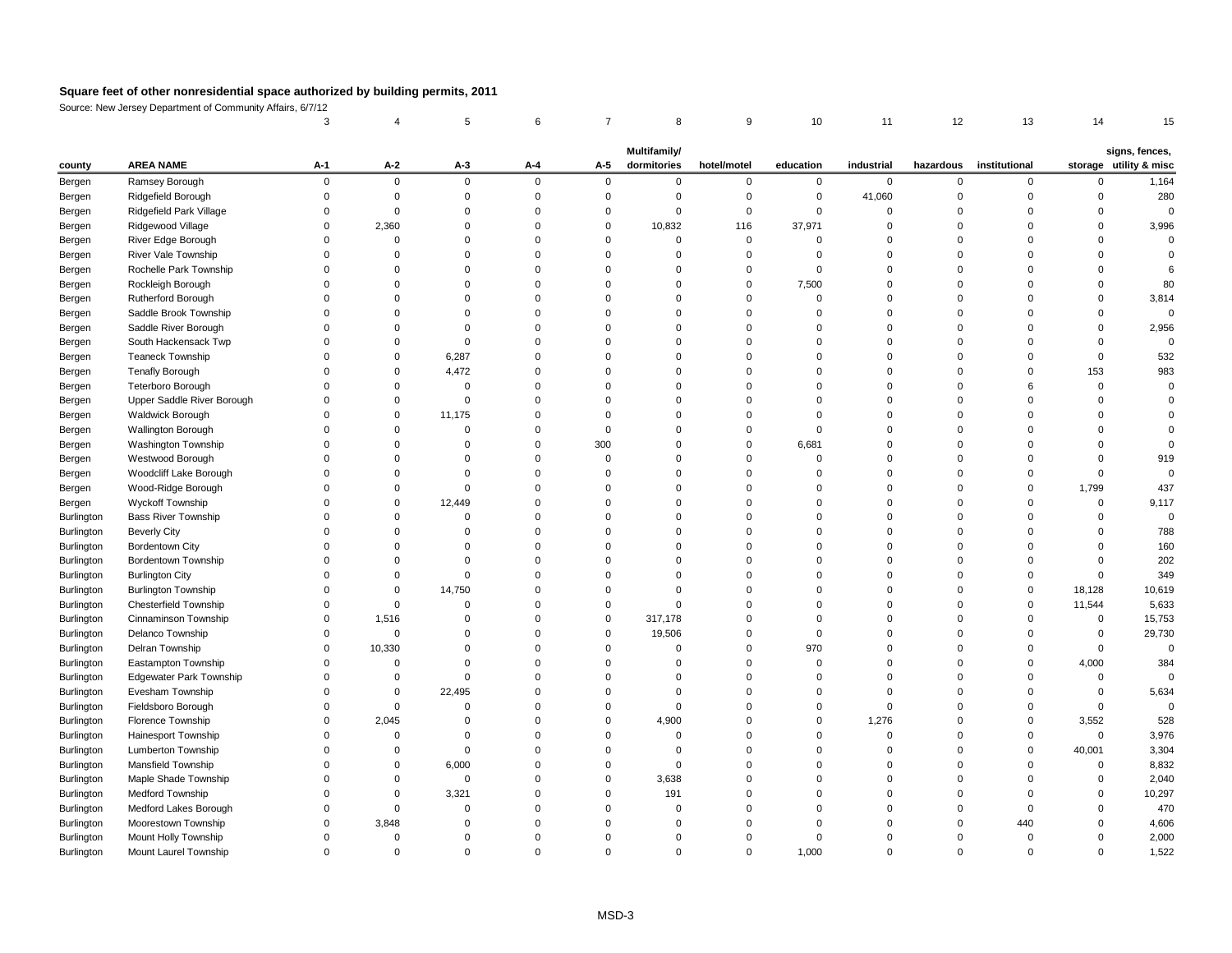Source: New Jersey Department of Community Affairs, 6/7/12

| storage utility & misc<br><b>AREA NAME</b><br>dormitories<br>$A-1$<br>$A-2$<br>$A-3$<br>education<br>industrial<br>hazardous<br>institutional<br>$A - 4$<br>$A-5$<br>hotel/motel<br>county<br>New Hanover Township<br>Burlington<br>$\mathbf 0$<br>$\overline{0}$<br>$\Omega$<br>0<br>$\Omega$<br>$\Omega$<br>$\Omega$<br>0<br>$\Omega$<br>$\Omega$<br>$\Omega$<br>$\Omega$<br>220<br>North Hanover Township<br>3,150<br>Burlington<br>Palmyra Borough<br>Burlington<br>Burlington<br>Pemberton Borough<br>Pemberton Township<br>208<br>Burlington<br>4,812<br>$\Omega$<br>3,118<br>Riverside Township<br>10,580<br>Burlington<br>0<br><b>Riverton Borough</b><br>Burlington<br>$\Omega$<br>$\Omega$<br>Burlington<br>Shamong Township<br>Southampton Township<br>Burlington<br>Springfield Township<br>Burlington<br><b>Tabernacle Township</b><br>12,806<br>Burlington<br>$\Omega$<br>13,822<br><b>Washington Township</b><br>Burlington<br><b>Westampton Township</b><br>89,451<br>Burlington<br>$\Omega$<br>Willingboro Township<br>2,136<br>125,646<br>Burlington<br>$\Omega$<br>$\Omega$<br><b>Woodland Township</b><br>Burlington<br>0<br>Wrightstown Borough<br>Burlington<br>Audubon Borough<br>576<br>Camden<br>Audubon Park Borough<br>Camden<br><b>Barrington Borough</b><br>540<br>Camden<br><b>Bellmawr Borough</b><br>Camden<br><b>Berlin Borough</b><br>Camden<br><b>Berlin Township</b><br>Camden<br>Brooklawn Borough<br>Camden<br>∩<br>Camden City<br>122,239<br>47,821<br>Camden<br>Cherry Hill Township<br>36,370<br>161,779<br>4,960<br>Camden<br><b>Chesilhurst Borough</b><br>Camden<br>Clementon Borough<br>Camden<br>$\Omega$<br>Camden<br>Collingswood Borough<br>Gibbsboro Borough<br>Camden<br><b>Gloucester City</b><br>Camden<br>2,224<br><b>Gloucester Township</b><br>Camden<br>Haddon Township<br>2,242<br>Camden<br>Haddonfield Borough<br>Camden<br>Haddon Heights Borough<br>Camden<br>Hi-nella Borough<br>Camden<br>2,255<br>Camden<br>Laurel Springs Borough<br>2,844<br>Camden<br>Lawnside Borough<br>Lindenwold Borough<br>Camden<br>Magnolia Borough<br>1,263<br>Camden<br>Merchantville Borough<br>Camden<br>Mount Ephraim Borough<br>Camden<br>Oaklyn Borough<br>Camden<br>Pennsauken Township<br>Camden<br>4,140<br>5,832<br>Pine Hill Borough<br>179,270<br>Camden<br>Pine Valley Borough<br>Camden<br>Runnemede Borough<br>Camden |        |                   |  |  | Multifamily/ |  |  |  | signs, fences, |
|----------------------------------------------------------------------------------------------------------------------------------------------------------------------------------------------------------------------------------------------------------------------------------------------------------------------------------------------------------------------------------------------------------------------------------------------------------------------------------------------------------------------------------------------------------------------------------------------------------------------------------------------------------------------------------------------------------------------------------------------------------------------------------------------------------------------------------------------------------------------------------------------------------------------------------------------------------------------------------------------------------------------------------------------------------------------------------------------------------------------------------------------------------------------------------------------------------------------------------------------------------------------------------------------------------------------------------------------------------------------------------------------------------------------------------------------------------------------------------------------------------------------------------------------------------------------------------------------------------------------------------------------------------------------------------------------------------------------------------------------------------------------------------------------------------------------------------------------------------------------------------------------------------------------------------------------------------------------------------------------------------------------------------------------------------------------------------------------------------------------------------------------------------------------------------------------------------------------------------------------------------------------------------------------------------------------------------------------------------------------------------|--------|-------------------|--|--|--------------|--|--|--|----------------|
|                                                                                                                                                                                                                                                                                                                                                                                                                                                                                                                                                                                                                                                                                                                                                                                                                                                                                                                                                                                                                                                                                                                                                                                                                                                                                                                                                                                                                                                                                                                                                                                                                                                                                                                                                                                                                                                                                                                                                                                                                                                                                                                                                                                                                                                                                                                                                                                  |        |                   |  |  |              |  |  |  |                |
|                                                                                                                                                                                                                                                                                                                                                                                                                                                                                                                                                                                                                                                                                                                                                                                                                                                                                                                                                                                                                                                                                                                                                                                                                                                                                                                                                                                                                                                                                                                                                                                                                                                                                                                                                                                                                                                                                                                                                                                                                                                                                                                                                                                                                                                                                                                                                                                  |        |                   |  |  |              |  |  |  | 245            |
|                                                                                                                                                                                                                                                                                                                                                                                                                                                                                                                                                                                                                                                                                                                                                                                                                                                                                                                                                                                                                                                                                                                                                                                                                                                                                                                                                                                                                                                                                                                                                                                                                                                                                                                                                                                                                                                                                                                                                                                                                                                                                                                                                                                                                                                                                                                                                                                  |        |                   |  |  |              |  |  |  | 3,567          |
|                                                                                                                                                                                                                                                                                                                                                                                                                                                                                                                                                                                                                                                                                                                                                                                                                                                                                                                                                                                                                                                                                                                                                                                                                                                                                                                                                                                                                                                                                                                                                                                                                                                                                                                                                                                                                                                                                                                                                                                                                                                                                                                                                                                                                                                                                                                                                                                  |        |                   |  |  |              |  |  |  |                |
|                                                                                                                                                                                                                                                                                                                                                                                                                                                                                                                                                                                                                                                                                                                                                                                                                                                                                                                                                                                                                                                                                                                                                                                                                                                                                                                                                                                                                                                                                                                                                                                                                                                                                                                                                                                                                                                                                                                                                                                                                                                                                                                                                                                                                                                                                                                                                                                  |        |                   |  |  |              |  |  |  | 216            |
|                                                                                                                                                                                                                                                                                                                                                                                                                                                                                                                                                                                                                                                                                                                                                                                                                                                                                                                                                                                                                                                                                                                                                                                                                                                                                                                                                                                                                                                                                                                                                                                                                                                                                                                                                                                                                                                                                                                                                                                                                                                                                                                                                                                                                                                                                                                                                                                  |        |                   |  |  |              |  |  |  | 16,816         |
|                                                                                                                                                                                                                                                                                                                                                                                                                                                                                                                                                                                                                                                                                                                                                                                                                                                                                                                                                                                                                                                                                                                                                                                                                                                                                                                                                                                                                                                                                                                                                                                                                                                                                                                                                                                                                                                                                                                                                                                                                                                                                                                                                                                                                                                                                                                                                                                  |        |                   |  |  |              |  |  |  |                |
|                                                                                                                                                                                                                                                                                                                                                                                                                                                                                                                                                                                                                                                                                                                                                                                                                                                                                                                                                                                                                                                                                                                                                                                                                                                                                                                                                                                                                                                                                                                                                                                                                                                                                                                                                                                                                                                                                                                                                                                                                                                                                                                                                                                                                                                                                                                                                                                  |        |                   |  |  |              |  |  |  | 2,083          |
|                                                                                                                                                                                                                                                                                                                                                                                                                                                                                                                                                                                                                                                                                                                                                                                                                                                                                                                                                                                                                                                                                                                                                                                                                                                                                                                                                                                                                                                                                                                                                                                                                                                                                                                                                                                                                                                                                                                                                                                                                                                                                                                                                                                                                                                                                                                                                                                  |        |                   |  |  |              |  |  |  | 6,432          |
|                                                                                                                                                                                                                                                                                                                                                                                                                                                                                                                                                                                                                                                                                                                                                                                                                                                                                                                                                                                                                                                                                                                                                                                                                                                                                                                                                                                                                                                                                                                                                                                                                                                                                                                                                                                                                                                                                                                                                                                                                                                                                                                                                                                                                                                                                                                                                                                  |        |                   |  |  |              |  |  |  | 20,960         |
|                                                                                                                                                                                                                                                                                                                                                                                                                                                                                                                                                                                                                                                                                                                                                                                                                                                                                                                                                                                                                                                                                                                                                                                                                                                                                                                                                                                                                                                                                                                                                                                                                                                                                                                                                                                                                                                                                                                                                                                                                                                                                                                                                                                                                                                                                                                                                                                  |        |                   |  |  |              |  |  |  | 30,612         |
|                                                                                                                                                                                                                                                                                                                                                                                                                                                                                                                                                                                                                                                                                                                                                                                                                                                                                                                                                                                                                                                                                                                                                                                                                                                                                                                                                                                                                                                                                                                                                                                                                                                                                                                                                                                                                                                                                                                                                                                                                                                                                                                                                                                                                                                                                                                                                                                  |        |                   |  |  |              |  |  |  | 15,028         |
|                                                                                                                                                                                                                                                                                                                                                                                                                                                                                                                                                                                                                                                                                                                                                                                                                                                                                                                                                                                                                                                                                                                                                                                                                                                                                                                                                                                                                                                                                                                                                                                                                                                                                                                                                                                                                                                                                                                                                                                                                                                                                                                                                                                                                                                                                                                                                                                  |        |                   |  |  |              |  |  |  |                |
|                                                                                                                                                                                                                                                                                                                                                                                                                                                                                                                                                                                                                                                                                                                                                                                                                                                                                                                                                                                                                                                                                                                                                                                                                                                                                                                                                                                                                                                                                                                                                                                                                                                                                                                                                                                                                                                                                                                                                                                                                                                                                                                                                                                                                                                                                                                                                                                  |        |                   |  |  |              |  |  |  | 44,308         |
|                                                                                                                                                                                                                                                                                                                                                                                                                                                                                                                                                                                                                                                                                                                                                                                                                                                                                                                                                                                                                                                                                                                                                                                                                                                                                                                                                                                                                                                                                                                                                                                                                                                                                                                                                                                                                                                                                                                                                                                                                                                                                                                                                                                                                                                                                                                                                                                  |        |                   |  |  |              |  |  |  |                |
|                                                                                                                                                                                                                                                                                                                                                                                                                                                                                                                                                                                                                                                                                                                                                                                                                                                                                                                                                                                                                                                                                                                                                                                                                                                                                                                                                                                                                                                                                                                                                                                                                                                                                                                                                                                                                                                                                                                                                                                                                                                                                                                                                                                                                                                                                                                                                                                  |        |                   |  |  |              |  |  |  | 3,080          |
|                                                                                                                                                                                                                                                                                                                                                                                                                                                                                                                                                                                                                                                                                                                                                                                                                                                                                                                                                                                                                                                                                                                                                                                                                                                                                                                                                                                                                                                                                                                                                                                                                                                                                                                                                                                                                                                                                                                                                                                                                                                                                                                                                                                                                                                                                                                                                                                  |        |                   |  |  |              |  |  |  |                |
|                                                                                                                                                                                                                                                                                                                                                                                                                                                                                                                                                                                                                                                                                                                                                                                                                                                                                                                                                                                                                                                                                                                                                                                                                                                                                                                                                                                                                                                                                                                                                                                                                                                                                                                                                                                                                                                                                                                                                                                                                                                                                                                                                                                                                                                                                                                                                                                  |        |                   |  |  |              |  |  |  | 3,696          |
|                                                                                                                                                                                                                                                                                                                                                                                                                                                                                                                                                                                                                                                                                                                                                                                                                                                                                                                                                                                                                                                                                                                                                                                                                                                                                                                                                                                                                                                                                                                                                                                                                                                                                                                                                                                                                                                                                                                                                                                                                                                                                                                                                                                                                                                                                                                                                                                  |        |                   |  |  |              |  |  |  |                |
|                                                                                                                                                                                                                                                                                                                                                                                                                                                                                                                                                                                                                                                                                                                                                                                                                                                                                                                                                                                                                                                                                                                                                                                                                                                                                                                                                                                                                                                                                                                                                                                                                                                                                                                                                                                                                                                                                                                                                                                                                                                                                                                                                                                                                                                                                                                                                                                  |        |                   |  |  |              |  |  |  |                |
|                                                                                                                                                                                                                                                                                                                                                                                                                                                                                                                                                                                                                                                                                                                                                                                                                                                                                                                                                                                                                                                                                                                                                                                                                                                                                                                                                                                                                                                                                                                                                                                                                                                                                                                                                                                                                                                                                                                                                                                                                                                                                                                                                                                                                                                                                                                                                                                  |        |                   |  |  |              |  |  |  |                |
|                                                                                                                                                                                                                                                                                                                                                                                                                                                                                                                                                                                                                                                                                                                                                                                                                                                                                                                                                                                                                                                                                                                                                                                                                                                                                                                                                                                                                                                                                                                                                                                                                                                                                                                                                                                                                                                                                                                                                                                                                                                                                                                                                                                                                                                                                                                                                                                  |        |                   |  |  |              |  |  |  | 1,506          |
|                                                                                                                                                                                                                                                                                                                                                                                                                                                                                                                                                                                                                                                                                                                                                                                                                                                                                                                                                                                                                                                                                                                                                                                                                                                                                                                                                                                                                                                                                                                                                                                                                                                                                                                                                                                                                                                                                                                                                                                                                                                                                                                                                                                                                                                                                                                                                                                  |        |                   |  |  |              |  |  |  |                |
|                                                                                                                                                                                                                                                                                                                                                                                                                                                                                                                                                                                                                                                                                                                                                                                                                                                                                                                                                                                                                                                                                                                                                                                                                                                                                                                                                                                                                                                                                                                                                                                                                                                                                                                                                                                                                                                                                                                                                                                                                                                                                                                                                                                                                                                                                                                                                                                  |        |                   |  |  |              |  |  |  |                |
|                                                                                                                                                                                                                                                                                                                                                                                                                                                                                                                                                                                                                                                                                                                                                                                                                                                                                                                                                                                                                                                                                                                                                                                                                                                                                                                                                                                                                                                                                                                                                                                                                                                                                                                                                                                                                                                                                                                                                                                                                                                                                                                                                                                                                                                                                                                                                                                  |        |                   |  |  |              |  |  |  |                |
|                                                                                                                                                                                                                                                                                                                                                                                                                                                                                                                                                                                                                                                                                                                                                                                                                                                                                                                                                                                                                                                                                                                                                                                                                                                                                                                                                                                                                                                                                                                                                                                                                                                                                                                                                                                                                                                                                                                                                                                                                                                                                                                                                                                                                                                                                                                                                                                  |        |                   |  |  |              |  |  |  | 2,879          |
|                                                                                                                                                                                                                                                                                                                                                                                                                                                                                                                                                                                                                                                                                                                                                                                                                                                                                                                                                                                                                                                                                                                                                                                                                                                                                                                                                                                                                                                                                                                                                                                                                                                                                                                                                                                                                                                                                                                                                                                                                                                                                                                                                                                                                                                                                                                                                                                  |        |                   |  |  |              |  |  |  | 1,281          |
|                                                                                                                                                                                                                                                                                                                                                                                                                                                                                                                                                                                                                                                                                                                                                                                                                                                                                                                                                                                                                                                                                                                                                                                                                                                                                                                                                                                                                                                                                                                                                                                                                                                                                                                                                                                                                                                                                                                                                                                                                                                                                                                                                                                                                                                                                                                                                                                  |        |                   |  |  |              |  |  |  | 2,160          |
|                                                                                                                                                                                                                                                                                                                                                                                                                                                                                                                                                                                                                                                                                                                                                                                                                                                                                                                                                                                                                                                                                                                                                                                                                                                                                                                                                                                                                                                                                                                                                                                                                                                                                                                                                                                                                                                                                                                                                                                                                                                                                                                                                                                                                                                                                                                                                                                  |        |                   |  |  |              |  |  |  | 1,339          |
|                                                                                                                                                                                                                                                                                                                                                                                                                                                                                                                                                                                                                                                                                                                                                                                                                                                                                                                                                                                                                                                                                                                                                                                                                                                                                                                                                                                                                                                                                                                                                                                                                                                                                                                                                                                                                                                                                                                                                                                                                                                                                                                                                                                                                                                                                                                                                                                  |        |                   |  |  |              |  |  |  |                |
|                                                                                                                                                                                                                                                                                                                                                                                                                                                                                                                                                                                                                                                                                                                                                                                                                                                                                                                                                                                                                                                                                                                                                                                                                                                                                                                                                                                                                                                                                                                                                                                                                                                                                                                                                                                                                                                                                                                                                                                                                                                                                                                                                                                                                                                                                                                                                                                  |        |                   |  |  |              |  |  |  |                |
|                                                                                                                                                                                                                                                                                                                                                                                                                                                                                                                                                                                                                                                                                                                                                                                                                                                                                                                                                                                                                                                                                                                                                                                                                                                                                                                                                                                                                                                                                                                                                                                                                                                                                                                                                                                                                                                                                                                                                                                                                                                                                                                                                                                                                                                                                                                                                                                  |        |                   |  |  |              |  |  |  | 5,983          |
|                                                                                                                                                                                                                                                                                                                                                                                                                                                                                                                                                                                                                                                                                                                                                                                                                                                                                                                                                                                                                                                                                                                                                                                                                                                                                                                                                                                                                                                                                                                                                                                                                                                                                                                                                                                                                                                                                                                                                                                                                                                                                                                                                                                                                                                                                                                                                                                  |        |                   |  |  |              |  |  |  | 4,270          |
|                                                                                                                                                                                                                                                                                                                                                                                                                                                                                                                                                                                                                                                                                                                                                                                                                                                                                                                                                                                                                                                                                                                                                                                                                                                                                                                                                                                                                                                                                                                                                                                                                                                                                                                                                                                                                                                                                                                                                                                                                                                                                                                                                                                                                                                                                                                                                                                  |        |                   |  |  |              |  |  |  | 4,960          |
|                                                                                                                                                                                                                                                                                                                                                                                                                                                                                                                                                                                                                                                                                                                                                                                                                                                                                                                                                                                                                                                                                                                                                                                                                                                                                                                                                                                                                                                                                                                                                                                                                                                                                                                                                                                                                                                                                                                                                                                                                                                                                                                                                                                                                                                                                                                                                                                  |        |                   |  |  |              |  |  |  | 1,047          |
|                                                                                                                                                                                                                                                                                                                                                                                                                                                                                                                                                                                                                                                                                                                                                                                                                                                                                                                                                                                                                                                                                                                                                                                                                                                                                                                                                                                                                                                                                                                                                                                                                                                                                                                                                                                                                                                                                                                                                                                                                                                                                                                                                                                                                                                                                                                                                                                  |        |                   |  |  |              |  |  |  | 1,151          |
|                                                                                                                                                                                                                                                                                                                                                                                                                                                                                                                                                                                                                                                                                                                                                                                                                                                                                                                                                                                                                                                                                                                                                                                                                                                                                                                                                                                                                                                                                                                                                                                                                                                                                                                                                                                                                                                                                                                                                                                                                                                                                                                                                                                                                                                                                                                                                                                  |        |                   |  |  |              |  |  |  | 848            |
|                                                                                                                                                                                                                                                                                                                                                                                                                                                                                                                                                                                                                                                                                                                                                                                                                                                                                                                                                                                                                                                                                                                                                                                                                                                                                                                                                                                                                                                                                                                                                                                                                                                                                                                                                                                                                                                                                                                                                                                                                                                                                                                                                                                                                                                                                                                                                                                  |        |                   |  |  |              |  |  |  |                |
|                                                                                                                                                                                                                                                                                                                                                                                                                                                                                                                                                                                                                                                                                                                                                                                                                                                                                                                                                                                                                                                                                                                                                                                                                                                                                                                                                                                                                                                                                                                                                                                                                                                                                                                                                                                                                                                                                                                                                                                                                                                                                                                                                                                                                                                                                                                                                                                  |        |                   |  |  |              |  |  |  | 755            |
|                                                                                                                                                                                                                                                                                                                                                                                                                                                                                                                                                                                                                                                                                                                                                                                                                                                                                                                                                                                                                                                                                                                                                                                                                                                                                                                                                                                                                                                                                                                                                                                                                                                                                                                                                                                                                                                                                                                                                                                                                                                                                                                                                                                                                                                                                                                                                                                  |        |                   |  |  |              |  |  |  | 1,054          |
|                                                                                                                                                                                                                                                                                                                                                                                                                                                                                                                                                                                                                                                                                                                                                                                                                                                                                                                                                                                                                                                                                                                                                                                                                                                                                                                                                                                                                                                                                                                                                                                                                                                                                                                                                                                                                                                                                                                                                                                                                                                                                                                                                                                                                                                                                                                                                                                  |        |                   |  |  |              |  |  |  |                |
|                                                                                                                                                                                                                                                                                                                                                                                                                                                                                                                                                                                                                                                                                                                                                                                                                                                                                                                                                                                                                                                                                                                                                                                                                                                                                                                                                                                                                                                                                                                                                                                                                                                                                                                                                                                                                                                                                                                                                                                                                                                                                                                                                                                                                                                                                                                                                                                  |        |                   |  |  |              |  |  |  |                |
|                                                                                                                                                                                                                                                                                                                                                                                                                                                                                                                                                                                                                                                                                                                                                                                                                                                                                                                                                                                                                                                                                                                                                                                                                                                                                                                                                                                                                                                                                                                                                                                                                                                                                                                                                                                                                                                                                                                                                                                                                                                                                                                                                                                                                                                                                                                                                                                  |        |                   |  |  |              |  |  |  |                |
|                                                                                                                                                                                                                                                                                                                                                                                                                                                                                                                                                                                                                                                                                                                                                                                                                                                                                                                                                                                                                                                                                                                                                                                                                                                                                                                                                                                                                                                                                                                                                                                                                                                                                                                                                                                                                                                                                                                                                                                                                                                                                                                                                                                                                                                                                                                                                                                  |        |                   |  |  |              |  |  |  | 1,099          |
|                                                                                                                                                                                                                                                                                                                                                                                                                                                                                                                                                                                                                                                                                                                                                                                                                                                                                                                                                                                                                                                                                                                                                                                                                                                                                                                                                                                                                                                                                                                                                                                                                                                                                                                                                                                                                                                                                                                                                                                                                                                                                                                                                                                                                                                                                                                                                                                  |        |                   |  |  |              |  |  |  | 17,281         |
|                                                                                                                                                                                                                                                                                                                                                                                                                                                                                                                                                                                                                                                                                                                                                                                                                                                                                                                                                                                                                                                                                                                                                                                                                                                                                                                                                                                                                                                                                                                                                                                                                                                                                                                                                                                                                                                                                                                                                                                                                                                                                                                                                                                                                                                                                                                                                                                  |        |                   |  |  |              |  |  |  | 78             |
|                                                                                                                                                                                                                                                                                                                                                                                                                                                                                                                                                                                                                                                                                                                                                                                                                                                                                                                                                                                                                                                                                                                                                                                                                                                                                                                                                                                                                                                                                                                                                                                                                                                                                                                                                                                                                                                                                                                                                                                                                                                                                                                                                                                                                                                                                                                                                                                  |        |                   |  |  |              |  |  |  |                |
| 0<br>0<br>$\Omega$<br>0                                                                                                                                                                                                                                                                                                                                                                                                                                                                                                                                                                                                                                                                                                                                                                                                                                                                                                                                                                                                                                                                                                                                                                                                                                                                                                                                                                                                                                                                                                                                                                                                                                                                                                                                                                                                                                                                                                                                                                                                                                                                                                                                                                                                                                                                                                                                                          | Camden | Somerdale Borough |  |  |              |  |  |  | 400            |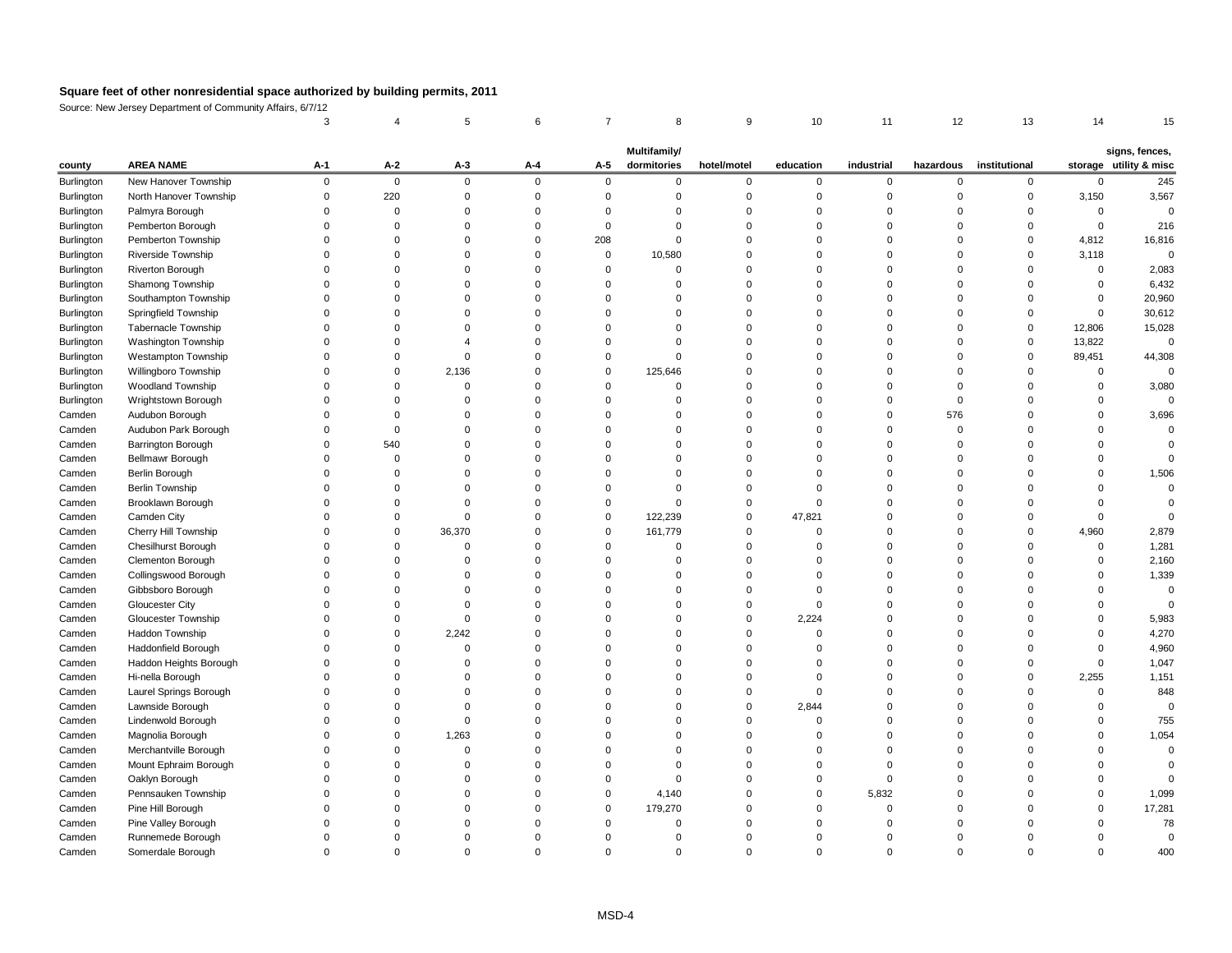Source: New Jersey Department of Community Affairs, 6/7/12

|            |                                          |       |                |                |          |          | <b>Multifamily/</b> |             |              |            |           |               |              | signs, fences,         |
|------------|------------------------------------------|-------|----------------|----------------|----------|----------|---------------------|-------------|--------------|------------|-----------|---------------|--------------|------------------------|
| county     | <b>AREA NAME</b>                         | $A-1$ | $A-2$          | $A-3$          | $A-4$    | $A-5$    | dormitories         | hotel/motel | education    | industrial | hazardous | institutional |              | storage utility & misc |
| Camden     | <b>Stratford Borough</b>                 |       | $\overline{0}$ | $\mathbf 0$    | $\Omega$ | $\Omega$ | $\Omega$            | O           | $\mathbf{0}$ | $\Omega$   |           | $\Omega$      |              |                        |
| Camden     | <b>Tavistock Borough</b>                 |       |                |                |          |          |                     |             |              |            |           |               |              |                        |
| Camden     | Voorhees Township                        |       |                |                |          |          |                     |             |              |            |           | 108,129       |              |                        |
| Camden     | Waterford Township                       |       |                | 2,052          |          |          |                     |             |              |            |           |               |              | 9,848                  |
| Camden     | <b>Winslow Township</b>                  |       |                |                |          |          |                     |             | 9,009        |            |           |               | 6,240        | 34,229                 |
| Camden     | Woodlynne Borough                        |       |                |                |          |          |                     |             |              |            |           |               |              |                        |
| Cape May   | Avalon Borough                           |       |                |                |          |          | 0                   | 908         |              |            |           |               |              | 1,175                  |
| Cape May   | Cape May City                            |       |                |                |          |          | 4,628               | 17,616      |              |            |           |               |              |                        |
| Cape May   | Cape May Point Borough                   |       |                |                |          |          | 0                   |             |              |            |           |               |              | 1,728                  |
| Cape May   | Dennis Township                          |       |                | 1,300          |          |          |                     |             |              |            |           |               | 5,130        | 6,687                  |
| Cape May   | Lower Township                           |       |                |                |          |          |                     |             |              |            |           |               | 1,490        | 16,334                 |
| Cape May   | Middle Township                          |       |                |                |          |          |                     |             |              |            |           |               | 15,624       | 12,384                 |
| Cape May   | North Wildwood City                      |       |                |                |          |          | ∩                   |             |              |            |           |               | <sup>0</sup> |                        |
| Cape May   | Ocean City                               |       |                |                |          | $\Omega$ | 9,435               |             |              |            |           |               |              | 4,680                  |
| Cape May   | Sea Isle City                            |       |                |                |          | 1,821    | 12,364              |             |              |            |           |               |              | 3,518                  |
| Cape May   | Stone Harbor Borough                     |       |                |                | 878      | ∩        |                     |             |              |            |           |               |              |                        |
| Cape May   | <b>Upper Township</b>                    |       |                |                |          |          |                     |             |              |            |           | 0             | 2,713        | 13,966                 |
| Cape May   | West Cape May Borough                    |       |                |                |          |          |                     |             |              |            |           |               | ∩            | 2,040                  |
| Cape May   | West Wildwood Borough                    |       |                |                |          |          |                     |             |              |            |           |               |              |                        |
| Cape May   | <b>Wildwood City</b>                     |       |                |                |          | $\Omega$ | 20,098              | 53,973      |              |            |           |               |              |                        |
| Cape May   | Wildwood Crest Borough                   |       |                |                |          |          |                     |             |              | 72         |           |               |              | 2,668                  |
| Cape May   | Woodbine Borough                         |       |                | 161            |          |          |                     |             |              |            |           |               | 1,200        | 1,200                  |
| Cumberland | <b>Bridgeton City</b>                    |       |                |                |          | 11,595   |                     |             |              |            |           |               |              | 1,500                  |
| Cumberland | <b>Commercial Township</b>               |       |                |                |          |          |                     |             |              |            |           |               |              | 4,248                  |
| Cumberland | Deerfield Township                       |       |                |                |          |          |                     |             |              |            |           |               | 56,780       | 14,172                 |
| Cumberland | Downe Township                           |       |                |                |          |          |                     |             |              |            |           |               | 3,121        | 2,611                  |
| Cumberland | Fairfield Township                       |       |                |                |          |          |                     |             |              |            |           |               | 0            | 9,652                  |
| Cumberland | <b>Greenwich Township</b>                |       |                |                |          |          |                     |             |              |            |           |               |              | 800                    |
| Cumberland | Hopewell Township                        |       |                |                |          |          |                     |             |              |            |           |               |              | 4,332                  |
| Cumberland | Lawrence Township                        |       |                |                |          |          |                     |             |              |            |           |               |              |                        |
| Cumberland | Maurice River Township                   |       |                | 1,200          |          |          |                     |             |              |            |           |               |              | 8,364                  |
| Cumberland | <b>Millville City</b>                    |       | $\Omega$       | 1,737          |          |          |                     |             |              |            |           |               | 1,185        | 20,107                 |
| Cumberland | Shiloh Borough                           |       |                |                |          |          |                     |             |              |            |           |               | $\Omega$     | 530                    |
| Cumberland | <b>Stow Creek Township</b>               |       |                |                |          |          |                     |             |              |            |           |               |              | 8,212                  |
| Cumberland | <b>Upper Deerfield Township</b>          |       |                |                |          |          |                     |             |              |            |           | 16,738        |              | 22,369                 |
| Cumberland | <b>Vineland City</b>                     |       | 54,866         |                |          |          |                     |             | 4,128        | 506        |           | 6,547         | 53,409       | 49,217                 |
| Essex      | <b>Belleville Township</b>               |       | $\Omega$       | 13,354         |          |          |                     |             |              |            |           | $\Omega$      |              |                        |
| Essex      | <b>Bloomfield Township</b>               |       |                |                |          |          |                     |             |              |            |           |               |              | 560                    |
| Essex      | Caldwell Borough                         |       |                |                |          |          |                     |             |              |            |           |               |              |                        |
| Essex      | Cedar Grove Township                     |       |                |                |          |          |                     |             |              |            |           |               |              |                        |
| Essex      | East Orange City                         |       |                |                |          | $\Omega$ | 27,225              |             |              |            |           |               |              |                        |
|            | Essex Fells Borough                      |       |                |                |          |          |                     |             |              |            |           |               |              |                        |
| Essex      |                                          |       |                |                |          |          |                     |             |              |            |           |               |              |                        |
| Essex      | Fairfield Township                       |       |                |                |          | 1,971    |                     |             |              |            |           |               |              |                        |
| Essex      | Glen Ridge Borough<br>Irvington Township |       |                |                |          |          |                     |             |              |            |           |               |              |                        |
| Essex      |                                          |       |                |                |          |          |                     |             |              |            |           |               |              |                        |
| Essex      | Livingston Township                      |       |                | 3,220          |          |          |                     |             | 21,881       |            |           |               | 470          | 360                    |
| Essex      | Maplewood Township                       |       | $\Omega$       | $\overline{0}$ |          | $\Omega$ | 0                   | 0           | 0            |            |           |               | $\mathbf 0$  | 4,008                  |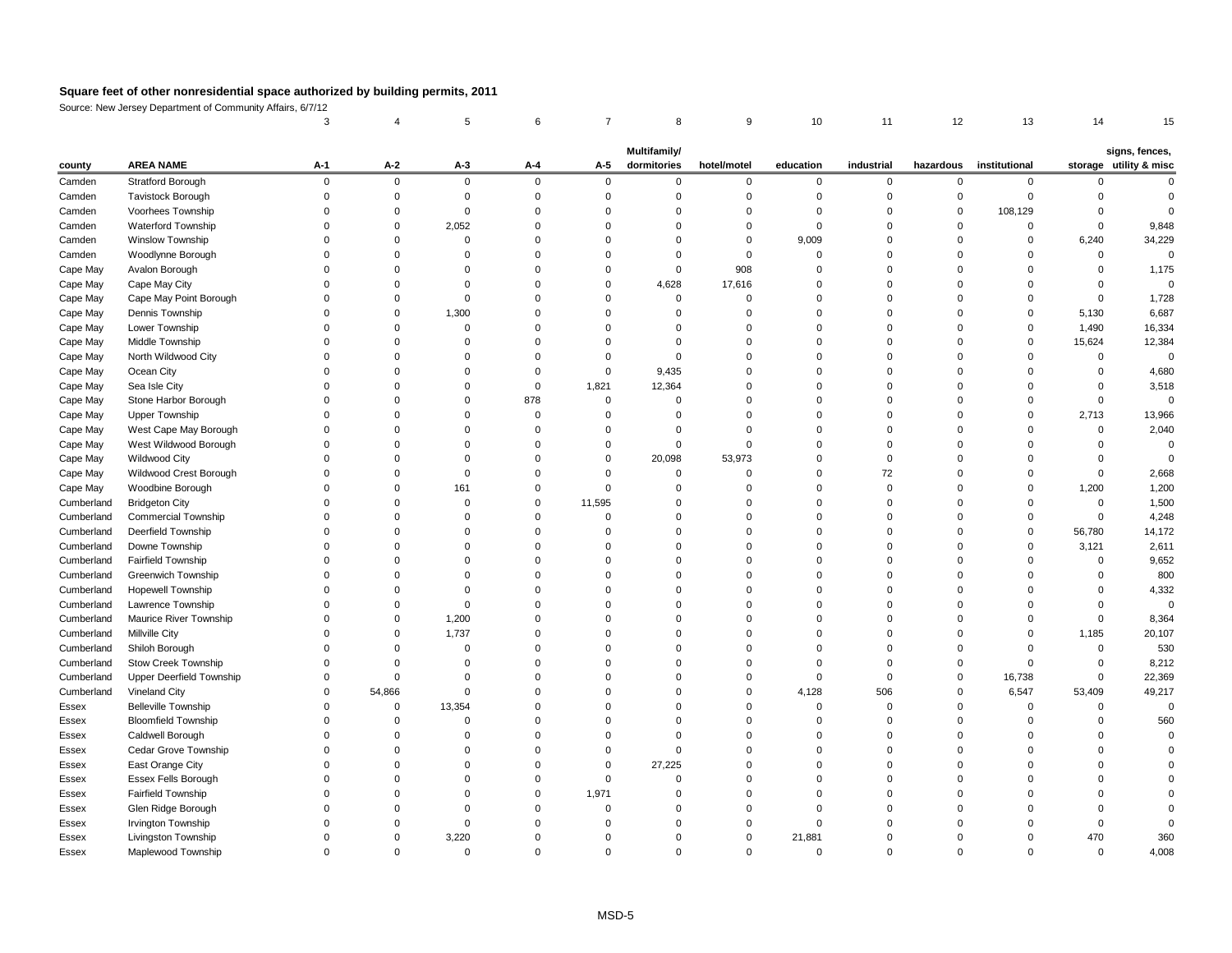Source: New Jersey Department of Community Affairs, 6/7/12

| county       | <b>AREA NAME</b>         | $A-1$        | $A-2$    | $A-3$        | $A-4$    | $A-5$    | <b>Multifamily/</b><br>dormitories | hotel/motel | education | industrial | hazardous | institutional |             | signs, fences,<br>storage utility & misc |
|--------------|--------------------------|--------------|----------|--------------|----------|----------|------------------------------------|-------------|-----------|------------|-----------|---------------|-------------|------------------------------------------|
| Essex        | Millburn Township        | 0            | $\Omega$ | $\mathbf{0}$ | $\Omega$ | -0       | 4,103                              |             |           | $\Omega$   |           |               |             |                                          |
| <b>Essex</b> | Montclair Township       |              | 4,270    | 86           |          |          | 0                                  |             |           |            |           | $\Omega$      |             | 11,552                                   |
| Essex        | <b>Newark City</b>       | 45,519       | 967      | 34,040       |          |          | 133,134                            | 112,265     | 1,189     | 21,881     |           | 2,595         | 185,476     | 24,429                                   |
| Essex        | North Caldwell Borough   |              | 0        |              |          |          | ∩                                  |             |           |            |           | $\Omega$      |             |                                          |
| Essex        | <b>Nutley Township</b>   |              | 208      |              |          |          |                                    |             |           |            |           |               |             | 7,471                                    |
| Essex        | City of Orange Township  |              |          |              |          |          | 175,410                            |             |           |            |           |               |             |                                          |
| Essex        | Roseland Borough         |              |          |              |          |          |                                    |             |           |            |           |               |             | 288                                      |
| Essex        | South Orange Village     |              |          |              |          |          |                                    |             |           |            |           |               |             | 480                                      |
| Essex        | Verona Township          |              |          |              |          |          |                                    |             |           |            |           |               |             |                                          |
| Essex        | West Caldwell Township   |              |          |              |          |          |                                    |             |           |            |           |               |             |                                          |
| Essex        | West Orange Township     |              | 53,818   |              |          |          |                                    |             | 940       |            |           |               |             | 676                                      |
| Gloucester   | Clayton Borough          |              |          |              |          |          |                                    |             | 672       |            |           | $\Omega$      | 1,389       | 600                                      |
| Gloucester   | Deptford Township        |              |          |              |          |          |                                    |             | 17,780    | 120        |           | 0             | 1,200       | 1,800                                    |
| Gloucester   | East Greenwich Township  |              |          |              |          |          | 5,292                              |             |           |            |           | $\Omega$      | 14,010      | 12,436                                   |
| Gloucester   | Elk Township             | 272          | 593      |              |          |          |                                    |             |           |            |           |               | 2,634       | 4,371                                    |
| Gloucester   | Franklin Township        |              |          |              |          |          | ∩                                  |             |           |            |           |               |             |                                          |
| Gloucester   | Glassboro Borough        |              |          |              |          |          | 39,744                             |             |           |            |           |               |             | 695                                      |
| Gloucester   | Greenwich Township       |              |          | 25           |          |          |                                    |             |           |            |           |               |             | 1,856                                    |
| Gloucester   | Harrison Township        |              |          |              |          |          |                                    |             |           |            |           |               |             | 7,686                                    |
| Gloucester   | Logan Township           |              |          |              |          |          |                                    |             |           | 3,200      |           | $\Omega$      | 83,998      | 234                                      |
| Gloucester   | Mantua Township          |              | 9,396    | 30,851       | 144,308  | 1,932    |                                    |             |           |            |           |               | 196         |                                          |
| Gloucester   | Monroe Township          |              |          |              |          |          |                                    |             |           | 10,824     |           | $\Omega$      | 3,200       | 8,596                                    |
| Gloucester   | National Park Borough    |              |          |              |          |          |                                    |             |           |            |           |               | 1,200       | 824                                      |
| Gloucester   | Newfield Borough         |              |          |              |          |          |                                    |             |           |            |           |               |             |                                          |
| Gloucester   | Paulsboro Borough        |              |          |              |          |          |                                    |             |           |            |           |               |             | 484                                      |
| Gloucester   | Pitman Borough           |              |          |              |          |          |                                    |             |           |            |           |               |             |                                          |
| Gloucester   | South Harrison Township  |              |          |              |          |          |                                    |             |           |            |           |               | 5,760       | 4,712                                    |
| Gloucester   | Swedesboro Borough       |              |          |              |          |          |                                    |             |           |            |           |               | $\sim$      | 1,500                                    |
| Gloucester   | Washington Township      |              | 4,542    |              |          |          |                                    |             |           |            |           |               |             | 3,311                                    |
| Gloucester   | Wenonah Borough          |              |          |              |          |          |                                    |             |           |            |           |               |             | 936                                      |
| Gloucester   | West Deptford Township   |              |          |              |          |          |                                    |             |           | 570        |           |               |             |                                          |
| Gloucester   | Westville Borough        |              |          |              |          |          |                                    |             |           |            |           |               |             |                                          |
| Gloucester   | Woodbury City            |              |          |              |          |          |                                    |             |           |            |           |               |             | 4,200                                    |
| Gloucester   | Woodbury Heights Borough |              |          |              |          |          | $\Omega$                           |             |           |            |           |               |             | 512                                      |
| Gloucester   | <b>Woolwich Township</b> | <sup>0</sup> |          |              |          |          | 1,836                              |             |           |            |           |               |             | 12,572                                   |
| Hudson       | <b>Bayonne City</b>      |              | 32,596   |              | 220      |          |                                    |             |           | 10,800     |           |               |             | 4,440                                    |
| Hudson       | East Newark Borough      |              |          |              |          |          |                                    |             |           |            |           |               |             | 0                                        |
| Hudson       | <b>Guttenberg Town</b>   |              |          |              |          |          |                                    |             |           |            |           |               |             | 28,712                                   |
| Hudson       | Harrison Town            |              |          |              |          |          |                                    |             |           |            |           | $\Omega$      |             |                                          |
| Hudson       | Hoboken City             |              |          |              |          | $\Omega$ | 577,324                            |             |           |            |           | $\Omega$      | 3,177       | 764                                      |
| Hudson       | Jersey City              |              | 87,224   |              |          | $\Omega$ | 680,502                            |             |           |            |           | $\Omega$      | 46,000      | 12,380                                   |
| Hudson       | <b>Kearny Town</b>       |              |          | 2,921        |          |          | 1,143                              |             |           |            | 1,617     |               | 0           | 20,950                                   |
| Hudson       | North Bergen Township    |              |          |              |          |          | $\Omega$                           |             |           |            |           | $\Omega$      |             |                                          |
| Hudson       | Secaucus Town            |              |          |              |          | ∩        | 138,039                            |             |           |            |           | $\Omega$      | 383,005     |                                          |
| Hudson       | <b>Union City</b>        |              |          |              |          |          | 2,240                              |             |           |            |           | $\Omega$      | $\mathbf 0$ | 11,716                                   |
| Hudson       | Weehawken Township       |              |          |              |          |          | 69,292                             |             |           |            |           | 0             | 95,000      |                                          |
| Hudson       | West New York Town       | $\Omega$     | $\Omega$ | 9,550        | 0        | $\Omega$ | 359,530                            | 0           |           | $\Omega$   |           | $\Omega$      | $\Omega$    |                                          |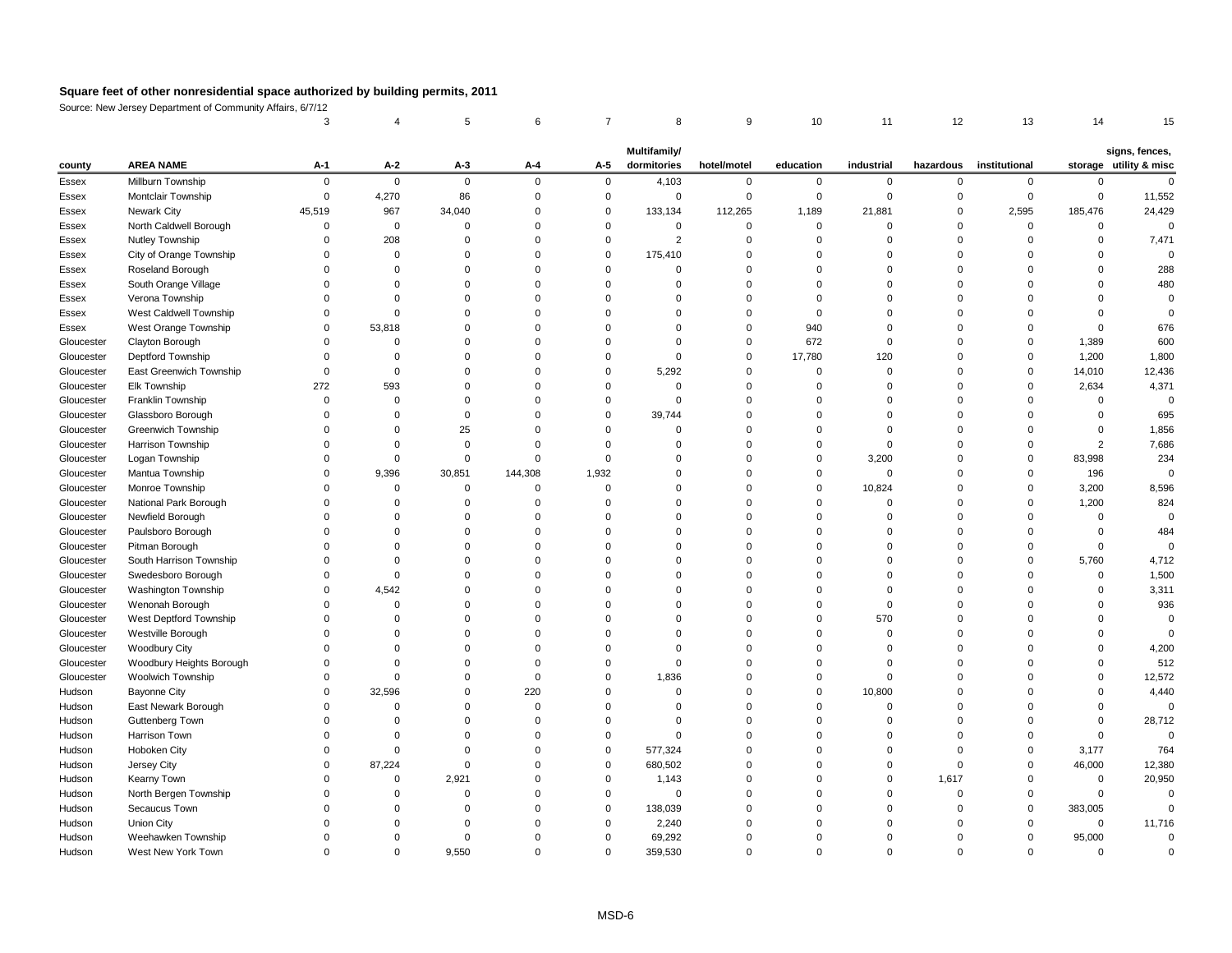Source: New Jersey Department of Community Affairs, 6/7/12

| <b>AREA NAME</b><br>$A-2$<br>storage utility & misc<br>$A-1$<br>$A-3$<br>$A-5$<br>dormitories<br>education<br>industrial<br>institutional<br>$A - 4$<br>hotel/motel<br>hazardous<br>county<br>Alexandria Township<br>$\overline{0}$<br>$\mathbf 0$<br>$\Omega$<br>0<br>$\overline{0}$<br>$\mathbf 0$<br>Hunterdon<br>0<br>$\mathbf 0$<br>$\mathbf 0$<br>$\mathbf{0}$<br>$\Omega$<br>0<br>Bethlehem Township<br>7,202<br>Hunterdon<br>0<br><b>Bloomsbury Borough</b><br>Hunterdon<br>Califon Borough<br>Hunterdon<br><b>Clinton Town</b><br>Hunterdon<br>Clinton Township<br>Hunterdon<br>Delaware Township<br>8,532<br>Hunterdon<br>East Amwell Township<br>Hunterdon<br>Flemington Borough<br>Hunterdon<br>200<br>Franklin Township<br>10,135<br>Hunterdon<br>Frenchtown Borough<br>Hunterdon<br>128<br>$\Omega$<br>Glen Gardner Borough<br>192<br>9,000<br>Hunterdon<br>Hampton Borough<br>Hunterdon<br>High Bridge Borough<br>Hunterdon<br><b>Holland Township</b><br>26,848<br>Hunterdon<br>Kingwood Township<br>53,944<br>Hunterdon<br>$\Omega$<br>Lambertville City<br>594<br>Hunterdon<br>3,354<br>Lebanon Borough<br>Hunterdon<br>0<br>Lebanon Township<br>38,996<br>16,065<br>Hunterdon<br>0<br>Milford Borough<br>$\overline{0}$<br>Hunterdon<br>$\Omega$<br>15,650<br>Raritan Township<br>13,977<br>16,485<br>1,200<br>2,044<br>34,311<br>Hunterdon<br>0<br>24,938<br><b>Readington Township</b><br>14,720<br>Hunterdon<br>0<br>Stockton Borough<br>Hunterdon<br>0<br>Tewksbury Township<br>27,920<br>Hunterdon<br>5,241<br>Union Township<br>Hunterdon<br>West Amwell Township<br>1,202<br>3,369<br>Hunterdon<br>8,328<br>East Windsor Township<br>105,378<br>Mercer<br>Mercer<br>Ewing Township<br>14,030<br>93,462<br>57,311<br>5,690<br>4,160<br>0<br>0<br>Hamilton Township<br>5,184<br>6,496<br>7,580<br>171,992<br>1,751<br>Mercer<br>Hightstown Borough<br>Mercer<br>U<br><sup>0</sup><br>Hopewell Borough<br>2,402<br>Mercer<br><b>Hopewell Township</b><br>2,560<br>25,157<br>Mercer<br>7,290<br>2,484<br>Lawrence Township<br>Mercer<br>2,255<br>Pennington Borough<br>Mercer<br>4,400<br>Princeton Borough<br>98,890<br>31,528<br>Mercer<br>$\Omega$<br>Princeton Township<br>3,511<br>2,170<br>13,465<br>Mercer<br><b>Trenton City</b><br>8,304<br>Mercer<br>$\Omega$<br>Robbinsville Township<br>127,532<br>1,064<br>150,000<br>Mercer<br>$\Omega$<br>∩<br>4,437<br>West Windsor Township<br>131,807<br>1,537<br>Mercer<br>$\Omega$<br>1,905<br>900<br>Middlesex<br>Carteret Borough<br>19,016<br>Middlesex<br>Cranbury Township<br>13,294<br>720<br>Middlesex<br>Dunellen Borough<br>East Brunswick Township<br>Middlesex<br>56,553<br>980<br>3,130<br>$\Omega$<br>$\Omega$<br>2,171<br>Middlesex<br>Edison Township<br>0<br>Helmetta Borough<br>Middlesex<br>5,304<br>Middlesex<br><b>Highland Park Borough</b> |           |                   |          |          |  | Multifamily/ |   |   |   |                | signs, fences, |
|--------------------------------------------------------------------------------------------------------------------------------------------------------------------------------------------------------------------------------------------------------------------------------------------------------------------------------------------------------------------------------------------------------------------------------------------------------------------------------------------------------------------------------------------------------------------------------------------------------------------------------------------------------------------------------------------------------------------------------------------------------------------------------------------------------------------------------------------------------------------------------------------------------------------------------------------------------------------------------------------------------------------------------------------------------------------------------------------------------------------------------------------------------------------------------------------------------------------------------------------------------------------------------------------------------------------------------------------------------------------------------------------------------------------------------------------------------------------------------------------------------------------------------------------------------------------------------------------------------------------------------------------------------------------------------------------------------------------------------------------------------------------------------------------------------------------------------------------------------------------------------------------------------------------------------------------------------------------------------------------------------------------------------------------------------------------------------------------------------------------------------------------------------------------------------------------------------------------------------------------------------------------------------------------------------------------------------------------------------------------------------------------------------------------------------------------------------------------------------------------------------------------------------------------------------------------------------------------------------------------------------------------------------------------------------------------------------------------------------------------------------------------------------------------------------------------------------------------|-----------|-------------------|----------|----------|--|--------------|---|---|---|----------------|----------------|
|                                                                                                                                                                                                                                                                                                                                                                                                                                                                                                                                                                                                                                                                                                                                                                                                                                                                                                                                                                                                                                                                                                                                                                                                                                                                                                                                                                                                                                                                                                                                                                                                                                                                                                                                                                                                                                                                                                                                                                                                                                                                                                                                                                                                                                                                                                                                                                                                                                                                                                                                                                                                                                                                                                                                                                                                                                            |           |                   |          |          |  |              |   |   |   |                |                |
|                                                                                                                                                                                                                                                                                                                                                                                                                                                                                                                                                                                                                                                                                                                                                                                                                                                                                                                                                                                                                                                                                                                                                                                                                                                                                                                                                                                                                                                                                                                                                                                                                                                                                                                                                                                                                                                                                                                                                                                                                                                                                                                                                                                                                                                                                                                                                                                                                                                                                                                                                                                                                                                                                                                                                                                                                                            |           |                   |          |          |  |              |   |   |   |                | 82,576         |
|                                                                                                                                                                                                                                                                                                                                                                                                                                                                                                                                                                                                                                                                                                                                                                                                                                                                                                                                                                                                                                                                                                                                                                                                                                                                                                                                                                                                                                                                                                                                                                                                                                                                                                                                                                                                                                                                                                                                                                                                                                                                                                                                                                                                                                                                                                                                                                                                                                                                                                                                                                                                                                                                                                                                                                                                                                            |           |                   |          |          |  |              |   |   |   |                | 7,046          |
|                                                                                                                                                                                                                                                                                                                                                                                                                                                                                                                                                                                                                                                                                                                                                                                                                                                                                                                                                                                                                                                                                                                                                                                                                                                                                                                                                                                                                                                                                                                                                                                                                                                                                                                                                                                                                                                                                                                                                                                                                                                                                                                                                                                                                                                                                                                                                                                                                                                                                                                                                                                                                                                                                                                                                                                                                                            |           |                   |          |          |  |              |   |   |   |                |                |
|                                                                                                                                                                                                                                                                                                                                                                                                                                                                                                                                                                                                                                                                                                                                                                                                                                                                                                                                                                                                                                                                                                                                                                                                                                                                                                                                                                                                                                                                                                                                                                                                                                                                                                                                                                                                                                                                                                                                                                                                                                                                                                                                                                                                                                                                                                                                                                                                                                                                                                                                                                                                                                                                                                                                                                                                                                            |           |                   |          |          |  |              |   |   |   |                | 400            |
|                                                                                                                                                                                                                                                                                                                                                                                                                                                                                                                                                                                                                                                                                                                                                                                                                                                                                                                                                                                                                                                                                                                                                                                                                                                                                                                                                                                                                                                                                                                                                                                                                                                                                                                                                                                                                                                                                                                                                                                                                                                                                                                                                                                                                                                                                                                                                                                                                                                                                                                                                                                                                                                                                                                                                                                                                                            |           |                   |          |          |  |              |   |   |   |                |                |
|                                                                                                                                                                                                                                                                                                                                                                                                                                                                                                                                                                                                                                                                                                                                                                                                                                                                                                                                                                                                                                                                                                                                                                                                                                                                                                                                                                                                                                                                                                                                                                                                                                                                                                                                                                                                                                                                                                                                                                                                                                                                                                                                                                                                                                                                                                                                                                                                                                                                                                                                                                                                                                                                                                                                                                                                                                            |           |                   |          |          |  |              |   |   |   |                | 16,071         |
|                                                                                                                                                                                                                                                                                                                                                                                                                                                                                                                                                                                                                                                                                                                                                                                                                                                                                                                                                                                                                                                                                                                                                                                                                                                                                                                                                                                                                                                                                                                                                                                                                                                                                                                                                                                                                                                                                                                                                                                                                                                                                                                                                                                                                                                                                                                                                                                                                                                                                                                                                                                                                                                                                                                                                                                                                                            |           |                   |          |          |  |              |   |   |   |                | 16,671         |
|                                                                                                                                                                                                                                                                                                                                                                                                                                                                                                                                                                                                                                                                                                                                                                                                                                                                                                                                                                                                                                                                                                                                                                                                                                                                                                                                                                                                                                                                                                                                                                                                                                                                                                                                                                                                                                                                                                                                                                                                                                                                                                                                                                                                                                                                                                                                                                                                                                                                                                                                                                                                                                                                                                                                                                                                                                            |           |                   |          |          |  |              |   |   |   |                | 25,428         |
|                                                                                                                                                                                                                                                                                                                                                                                                                                                                                                                                                                                                                                                                                                                                                                                                                                                                                                                                                                                                                                                                                                                                                                                                                                                                                                                                                                                                                                                                                                                                                                                                                                                                                                                                                                                                                                                                                                                                                                                                                                                                                                                                                                                                                                                                                                                                                                                                                                                                                                                                                                                                                                                                                                                                                                                                                                            |           |                   |          |          |  |              |   |   |   |                |                |
|                                                                                                                                                                                                                                                                                                                                                                                                                                                                                                                                                                                                                                                                                                                                                                                                                                                                                                                                                                                                                                                                                                                                                                                                                                                                                                                                                                                                                                                                                                                                                                                                                                                                                                                                                                                                                                                                                                                                                                                                                                                                                                                                                                                                                                                                                                                                                                                                                                                                                                                                                                                                                                                                                                                                                                                                                                            |           |                   |          |          |  |              |   |   |   |                | 6,900          |
|                                                                                                                                                                                                                                                                                                                                                                                                                                                                                                                                                                                                                                                                                                                                                                                                                                                                                                                                                                                                                                                                                                                                                                                                                                                                                                                                                                                                                                                                                                                                                                                                                                                                                                                                                                                                                                                                                                                                                                                                                                                                                                                                                                                                                                                                                                                                                                                                                                                                                                                                                                                                                                                                                                                                                                                                                                            |           |                   |          |          |  |              |   |   |   |                | 192            |
|                                                                                                                                                                                                                                                                                                                                                                                                                                                                                                                                                                                                                                                                                                                                                                                                                                                                                                                                                                                                                                                                                                                                                                                                                                                                                                                                                                                                                                                                                                                                                                                                                                                                                                                                                                                                                                                                                                                                                                                                                                                                                                                                                                                                                                                                                                                                                                                                                                                                                                                                                                                                                                                                                                                                                                                                                                            |           |                   |          |          |  |              |   |   |   |                | 621            |
|                                                                                                                                                                                                                                                                                                                                                                                                                                                                                                                                                                                                                                                                                                                                                                                                                                                                                                                                                                                                                                                                                                                                                                                                                                                                                                                                                                                                                                                                                                                                                                                                                                                                                                                                                                                                                                                                                                                                                                                                                                                                                                                                                                                                                                                                                                                                                                                                                                                                                                                                                                                                                                                                                                                                                                                                                                            |           |                   |          |          |  |              |   |   |   |                |                |
|                                                                                                                                                                                                                                                                                                                                                                                                                                                                                                                                                                                                                                                                                                                                                                                                                                                                                                                                                                                                                                                                                                                                                                                                                                                                                                                                                                                                                                                                                                                                                                                                                                                                                                                                                                                                                                                                                                                                                                                                                                                                                                                                                                                                                                                                                                                                                                                                                                                                                                                                                                                                                                                                                                                                                                                                                                            |           |                   |          |          |  |              |   |   |   |                |                |
|                                                                                                                                                                                                                                                                                                                                                                                                                                                                                                                                                                                                                                                                                                                                                                                                                                                                                                                                                                                                                                                                                                                                                                                                                                                                                                                                                                                                                                                                                                                                                                                                                                                                                                                                                                                                                                                                                                                                                                                                                                                                                                                                                                                                                                                                                                                                                                                                                                                                                                                                                                                                                                                                                                                                                                                                                                            |           |                   |          |          |  |              |   |   |   |                | 10,878         |
|                                                                                                                                                                                                                                                                                                                                                                                                                                                                                                                                                                                                                                                                                                                                                                                                                                                                                                                                                                                                                                                                                                                                                                                                                                                                                                                                                                                                                                                                                                                                                                                                                                                                                                                                                                                                                                                                                                                                                                                                                                                                                                                                                                                                                                                                                                                                                                                                                                                                                                                                                                                                                                                                                                                                                                                                                                            |           |                   |          |          |  |              |   |   |   |                |                |
|                                                                                                                                                                                                                                                                                                                                                                                                                                                                                                                                                                                                                                                                                                                                                                                                                                                                                                                                                                                                                                                                                                                                                                                                                                                                                                                                                                                                                                                                                                                                                                                                                                                                                                                                                                                                                                                                                                                                                                                                                                                                                                                                                                                                                                                                                                                                                                                                                                                                                                                                                                                                                                                                                                                                                                                                                                            |           |                   |          |          |  |              |   |   |   |                | 193            |
|                                                                                                                                                                                                                                                                                                                                                                                                                                                                                                                                                                                                                                                                                                                                                                                                                                                                                                                                                                                                                                                                                                                                                                                                                                                                                                                                                                                                                                                                                                                                                                                                                                                                                                                                                                                                                                                                                                                                                                                                                                                                                                                                                                                                                                                                                                                                                                                                                                                                                                                                                                                                                                                                                                                                                                                                                                            |           |                   |          |          |  |              |   |   |   |                | 324            |
|                                                                                                                                                                                                                                                                                                                                                                                                                                                                                                                                                                                                                                                                                                                                                                                                                                                                                                                                                                                                                                                                                                                                                                                                                                                                                                                                                                                                                                                                                                                                                                                                                                                                                                                                                                                                                                                                                                                                                                                                                                                                                                                                                                                                                                                                                                                                                                                                                                                                                                                                                                                                                                                                                                                                                                                                                                            |           |                   |          |          |  |              |   |   |   |                |                |
|                                                                                                                                                                                                                                                                                                                                                                                                                                                                                                                                                                                                                                                                                                                                                                                                                                                                                                                                                                                                                                                                                                                                                                                                                                                                                                                                                                                                                                                                                                                                                                                                                                                                                                                                                                                                                                                                                                                                                                                                                                                                                                                                                                                                                                                                                                                                                                                                                                                                                                                                                                                                                                                                                                                                                                                                                                            |           |                   |          |          |  |              |   |   |   |                | 2,264          |
|                                                                                                                                                                                                                                                                                                                                                                                                                                                                                                                                                                                                                                                                                                                                                                                                                                                                                                                                                                                                                                                                                                                                                                                                                                                                                                                                                                                                                                                                                                                                                                                                                                                                                                                                                                                                                                                                                                                                                                                                                                                                                                                                                                                                                                                                                                                                                                                                                                                                                                                                                                                                                                                                                                                                                                                                                                            |           |                   |          |          |  |              |   |   |   |                |                |
|                                                                                                                                                                                                                                                                                                                                                                                                                                                                                                                                                                                                                                                                                                                                                                                                                                                                                                                                                                                                                                                                                                                                                                                                                                                                                                                                                                                                                                                                                                                                                                                                                                                                                                                                                                                                                                                                                                                                                                                                                                                                                                                                                                                                                                                                                                                                                                                                                                                                                                                                                                                                                                                                                                                                                                                                                                            |           |                   |          |          |  |              |   |   |   |                |                |
|                                                                                                                                                                                                                                                                                                                                                                                                                                                                                                                                                                                                                                                                                                                                                                                                                                                                                                                                                                                                                                                                                                                                                                                                                                                                                                                                                                                                                                                                                                                                                                                                                                                                                                                                                                                                                                                                                                                                                                                                                                                                                                                                                                                                                                                                                                                                                                                                                                                                                                                                                                                                                                                                                                                                                                                                                                            |           |                   |          |          |  |              |   |   |   |                |                |
|                                                                                                                                                                                                                                                                                                                                                                                                                                                                                                                                                                                                                                                                                                                                                                                                                                                                                                                                                                                                                                                                                                                                                                                                                                                                                                                                                                                                                                                                                                                                                                                                                                                                                                                                                                                                                                                                                                                                                                                                                                                                                                                                                                                                                                                                                                                                                                                                                                                                                                                                                                                                                                                                                                                                                                                                                                            |           |                   |          |          |  |              |   |   |   |                |                |
|                                                                                                                                                                                                                                                                                                                                                                                                                                                                                                                                                                                                                                                                                                                                                                                                                                                                                                                                                                                                                                                                                                                                                                                                                                                                                                                                                                                                                                                                                                                                                                                                                                                                                                                                                                                                                                                                                                                                                                                                                                                                                                                                                                                                                                                                                                                                                                                                                                                                                                                                                                                                                                                                                                                                                                                                                                            |           |                   |          |          |  |              |   |   |   |                |                |
|                                                                                                                                                                                                                                                                                                                                                                                                                                                                                                                                                                                                                                                                                                                                                                                                                                                                                                                                                                                                                                                                                                                                                                                                                                                                                                                                                                                                                                                                                                                                                                                                                                                                                                                                                                                                                                                                                                                                                                                                                                                                                                                                                                                                                                                                                                                                                                                                                                                                                                                                                                                                                                                                                                                                                                                                                                            |           |                   |          |          |  |              |   |   |   |                |                |
|                                                                                                                                                                                                                                                                                                                                                                                                                                                                                                                                                                                                                                                                                                                                                                                                                                                                                                                                                                                                                                                                                                                                                                                                                                                                                                                                                                                                                                                                                                                                                                                                                                                                                                                                                                                                                                                                                                                                                                                                                                                                                                                                                                                                                                                                                                                                                                                                                                                                                                                                                                                                                                                                                                                                                                                                                                            |           |                   |          |          |  |              |   |   |   |                |                |
|                                                                                                                                                                                                                                                                                                                                                                                                                                                                                                                                                                                                                                                                                                                                                                                                                                                                                                                                                                                                                                                                                                                                                                                                                                                                                                                                                                                                                                                                                                                                                                                                                                                                                                                                                                                                                                                                                                                                                                                                                                                                                                                                                                                                                                                                                                                                                                                                                                                                                                                                                                                                                                                                                                                                                                                                                                            |           |                   |          |          |  |              |   |   |   |                |                |
|                                                                                                                                                                                                                                                                                                                                                                                                                                                                                                                                                                                                                                                                                                                                                                                                                                                                                                                                                                                                                                                                                                                                                                                                                                                                                                                                                                                                                                                                                                                                                                                                                                                                                                                                                                                                                                                                                                                                                                                                                                                                                                                                                                                                                                                                                                                                                                                                                                                                                                                                                                                                                                                                                                                                                                                                                                            |           |                   |          |          |  |              |   |   |   |                |                |
|                                                                                                                                                                                                                                                                                                                                                                                                                                                                                                                                                                                                                                                                                                                                                                                                                                                                                                                                                                                                                                                                                                                                                                                                                                                                                                                                                                                                                                                                                                                                                                                                                                                                                                                                                                                                                                                                                                                                                                                                                                                                                                                                                                                                                                                                                                                                                                                                                                                                                                                                                                                                                                                                                                                                                                                                                                            |           |                   |          |          |  |              |   |   |   |                |                |
|                                                                                                                                                                                                                                                                                                                                                                                                                                                                                                                                                                                                                                                                                                                                                                                                                                                                                                                                                                                                                                                                                                                                                                                                                                                                                                                                                                                                                                                                                                                                                                                                                                                                                                                                                                                                                                                                                                                                                                                                                                                                                                                                                                                                                                                                                                                                                                                                                                                                                                                                                                                                                                                                                                                                                                                                                                            |           |                   |          |          |  |              |   |   |   |                |                |
|                                                                                                                                                                                                                                                                                                                                                                                                                                                                                                                                                                                                                                                                                                                                                                                                                                                                                                                                                                                                                                                                                                                                                                                                                                                                                                                                                                                                                                                                                                                                                                                                                                                                                                                                                                                                                                                                                                                                                                                                                                                                                                                                                                                                                                                                                                                                                                                                                                                                                                                                                                                                                                                                                                                                                                                                                                            |           |                   |          |          |  |              |   |   |   |                |                |
|                                                                                                                                                                                                                                                                                                                                                                                                                                                                                                                                                                                                                                                                                                                                                                                                                                                                                                                                                                                                                                                                                                                                                                                                                                                                                                                                                                                                                                                                                                                                                                                                                                                                                                                                                                                                                                                                                                                                                                                                                                                                                                                                                                                                                                                                                                                                                                                                                                                                                                                                                                                                                                                                                                                                                                                                                                            |           |                   |          |          |  |              |   |   |   |                |                |
|                                                                                                                                                                                                                                                                                                                                                                                                                                                                                                                                                                                                                                                                                                                                                                                                                                                                                                                                                                                                                                                                                                                                                                                                                                                                                                                                                                                                                                                                                                                                                                                                                                                                                                                                                                                                                                                                                                                                                                                                                                                                                                                                                                                                                                                                                                                                                                                                                                                                                                                                                                                                                                                                                                                                                                                                                                            |           |                   |          |          |  |              |   |   |   |                |                |
|                                                                                                                                                                                                                                                                                                                                                                                                                                                                                                                                                                                                                                                                                                                                                                                                                                                                                                                                                                                                                                                                                                                                                                                                                                                                                                                                                                                                                                                                                                                                                                                                                                                                                                                                                                                                                                                                                                                                                                                                                                                                                                                                                                                                                                                                                                                                                                                                                                                                                                                                                                                                                                                                                                                                                                                                                                            |           |                   |          |          |  |              |   |   |   |                |                |
|                                                                                                                                                                                                                                                                                                                                                                                                                                                                                                                                                                                                                                                                                                                                                                                                                                                                                                                                                                                                                                                                                                                                                                                                                                                                                                                                                                                                                                                                                                                                                                                                                                                                                                                                                                                                                                                                                                                                                                                                                                                                                                                                                                                                                                                                                                                                                                                                                                                                                                                                                                                                                                                                                                                                                                                                                                            |           |                   |          |          |  |              |   |   |   |                |                |
|                                                                                                                                                                                                                                                                                                                                                                                                                                                                                                                                                                                                                                                                                                                                                                                                                                                                                                                                                                                                                                                                                                                                                                                                                                                                                                                                                                                                                                                                                                                                                                                                                                                                                                                                                                                                                                                                                                                                                                                                                                                                                                                                                                                                                                                                                                                                                                                                                                                                                                                                                                                                                                                                                                                                                                                                                                            |           |                   |          |          |  |              |   |   |   |                |                |
|                                                                                                                                                                                                                                                                                                                                                                                                                                                                                                                                                                                                                                                                                                                                                                                                                                                                                                                                                                                                                                                                                                                                                                                                                                                                                                                                                                                                                                                                                                                                                                                                                                                                                                                                                                                                                                                                                                                                                                                                                                                                                                                                                                                                                                                                                                                                                                                                                                                                                                                                                                                                                                                                                                                                                                                                                                            |           |                   |          |          |  |              |   |   |   |                |                |
|                                                                                                                                                                                                                                                                                                                                                                                                                                                                                                                                                                                                                                                                                                                                                                                                                                                                                                                                                                                                                                                                                                                                                                                                                                                                                                                                                                                                                                                                                                                                                                                                                                                                                                                                                                                                                                                                                                                                                                                                                                                                                                                                                                                                                                                                                                                                                                                                                                                                                                                                                                                                                                                                                                                                                                                                                                            |           |                   |          |          |  |              |   |   |   |                |                |
|                                                                                                                                                                                                                                                                                                                                                                                                                                                                                                                                                                                                                                                                                                                                                                                                                                                                                                                                                                                                                                                                                                                                                                                                                                                                                                                                                                                                                                                                                                                                                                                                                                                                                                                                                                                                                                                                                                                                                                                                                                                                                                                                                                                                                                                                                                                                                                                                                                                                                                                                                                                                                                                                                                                                                                                                                                            |           |                   |          |          |  |              |   |   |   |                |                |
|                                                                                                                                                                                                                                                                                                                                                                                                                                                                                                                                                                                                                                                                                                                                                                                                                                                                                                                                                                                                                                                                                                                                                                                                                                                                                                                                                                                                                                                                                                                                                                                                                                                                                                                                                                                                                                                                                                                                                                                                                                                                                                                                                                                                                                                                                                                                                                                                                                                                                                                                                                                                                                                                                                                                                                                                                                            |           |                   |          |          |  |              |   |   |   |                |                |
|                                                                                                                                                                                                                                                                                                                                                                                                                                                                                                                                                                                                                                                                                                                                                                                                                                                                                                                                                                                                                                                                                                                                                                                                                                                                                                                                                                                                                                                                                                                                                                                                                                                                                                                                                                                                                                                                                                                                                                                                                                                                                                                                                                                                                                                                                                                                                                                                                                                                                                                                                                                                                                                                                                                                                                                                                                            |           |                   |          |          |  |              |   |   |   |                |                |
|                                                                                                                                                                                                                                                                                                                                                                                                                                                                                                                                                                                                                                                                                                                                                                                                                                                                                                                                                                                                                                                                                                                                                                                                                                                                                                                                                                                                                                                                                                                                                                                                                                                                                                                                                                                                                                                                                                                                                                                                                                                                                                                                                                                                                                                                                                                                                                                                                                                                                                                                                                                                                                                                                                                                                                                                                                            |           |                   |          |          |  |              |   |   |   |                |                |
|                                                                                                                                                                                                                                                                                                                                                                                                                                                                                                                                                                                                                                                                                                                                                                                                                                                                                                                                                                                                                                                                                                                                                                                                                                                                                                                                                                                                                                                                                                                                                                                                                                                                                                                                                                                                                                                                                                                                                                                                                                                                                                                                                                                                                                                                                                                                                                                                                                                                                                                                                                                                                                                                                                                                                                                                                                            |           |                   |          |          |  |              |   |   |   |                |                |
|                                                                                                                                                                                                                                                                                                                                                                                                                                                                                                                                                                                                                                                                                                                                                                                                                                                                                                                                                                                                                                                                                                                                                                                                                                                                                                                                                                                                                                                                                                                                                                                                                                                                                                                                                                                                                                                                                                                                                                                                                                                                                                                                                                                                                                                                                                                                                                                                                                                                                                                                                                                                                                                                                                                                                                                                                                            |           |                   |          |          |  |              |   |   |   |                |                |
|                                                                                                                                                                                                                                                                                                                                                                                                                                                                                                                                                                                                                                                                                                                                                                                                                                                                                                                                                                                                                                                                                                                                                                                                                                                                                                                                                                                                                                                                                                                                                                                                                                                                                                                                                                                                                                                                                                                                                                                                                                                                                                                                                                                                                                                                                                                                                                                                                                                                                                                                                                                                                                                                                                                                                                                                                                            |           |                   |          |          |  |              |   |   |   |                |                |
|                                                                                                                                                                                                                                                                                                                                                                                                                                                                                                                                                                                                                                                                                                                                                                                                                                                                                                                                                                                                                                                                                                                                                                                                                                                                                                                                                                                                                                                                                                                                                                                                                                                                                                                                                                                                                                                                                                                                                                                                                                                                                                                                                                                                                                                                                                                                                                                                                                                                                                                                                                                                                                                                                                                                                                                                                                            | Middlesex | Jamesburg Borough | $\Omega$ | $\Omega$ |  | 0            | 0 | 0 | 0 | $\overline{0}$ | 869            |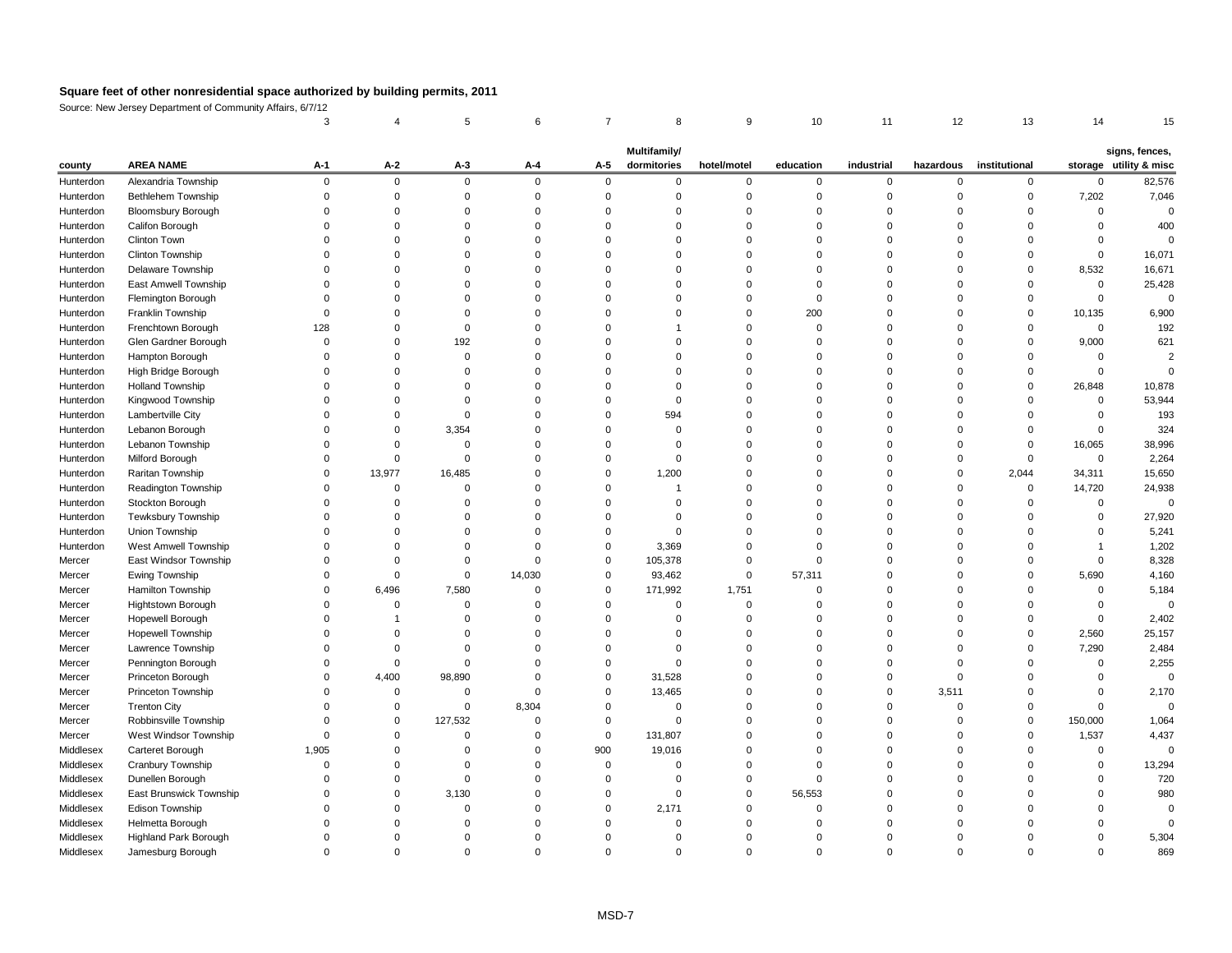Source: New Jersey Department of Community Affairs, 6/7/12

|           |                              |              |          |       |          |          | <b>Multifamily/</b> |              |           |            |           |               |         | signs, fences,         |
|-----------|------------------------------|--------------|----------|-------|----------|----------|---------------------|--------------|-----------|------------|-----------|---------------|---------|------------------------|
| county    | <b>AREA NAME</b>             | $A-1$        | $A-2$    | $A-3$ | $A-4$    | $A-5$    | dormitories         | hotel/motel  | education | industrial | hazardous | institutional |         | storage utility & misc |
| Middlesex | Old Bridge Township          | <sup>n</sup> | 0        | 537   | $\Omega$ |          | $\Omega$            | <sup>0</sup> |           | $\Omega$   | ∩         |               |         | 10,720                 |
| Middlesex | Metuchen Borough             |              |          | 2,142 |          |          |                     |              |           |            |           |               |         | 2,210                  |
| Middlesex | Middlesex Borough            |              |          |       |          |          | $\Omega$            |              |           |            |           |               |         | 940                    |
| Middlesex | Milltown Borough             |              |          |       |          |          |                     |              |           |            |           |               |         |                        |
| Middlesex | Monroe Township              |              |          |       |          |          |                     |              |           |            |           |               |         | 18,423                 |
| Middlesex | New Brunswick City           |              | 468      |       |          |          | 50,344              |              |           |            |           |               | 603,259 |                        |
| Middlesex | North Brunswick Township     |              | $\Omega$ |       |          |          | ∩                   |              |           |            |           |               |         |                        |
| Middlesex | Perth Amboy City             |              | 1,380    | 3,219 |          |          | 56,775              |              |           |            |           |               |         |                        |
| Middlesex | Piscataway Township          |              | 0        | 1,500 |          |          | 234,580             |              |           |            |           |               | 54,300  |                        |
| Middlesex | Plainsboro Township          |              |          |       |          |          | $\Omega$            |              |           | 13,578     |           |               | 4,200   |                        |
| Middlesex | Sayreville Borough           |              |          |       |          |          | 127,357             |              |           | 22,210     |           |               |         | 528                    |
| Middlesex | South Amboy City             |              |          |       |          |          |                     |              |           |            |           |               |         | 555                    |
| Middlesex | South Brunswick Township     |              |          |       |          |          |                     |              |           |            |           |               | 768     |                        |
| Middlesex | South Plainfield Borough     |              |          |       |          |          |                     |              |           |            |           |               |         | 1,088                  |
| Middlesex | South River Borough          |              |          |       |          |          |                     |              |           |            |           |               |         | 375                    |
| Middlesex | Spotswood Borough            |              |          |       |          |          | $\Omega$            |              |           |            |           |               | 1,000   | 960                    |
| Middlesex | Woodbridge Township          |              | 17,381   |       |          |          | 170,365             | 77,422       |           | 0          | 10,712    | 9,998         | 19,003  | 9,677                  |
| Monmouth  | Allenhurst Borough           |              |          |       |          |          |                     |              |           |            |           |               |         |                        |
| Monmouth  | Allentown Borough            |              |          |       |          |          | 0                   |              |           |            |           |               |         |                        |
| Monmouth  | <b>Asbury Park City</b>      |              |          |       |          |          | 7,376               |              |           |            |           |               |         |                        |
| Monmouth  | Atlantic Highlands Borough   |              |          |       |          |          |                     |              |           |            |           |               |         |                        |
| Monmouth  | Avon-by-the-Sea Borough      |              |          |       |          |          |                     |              |           |            |           |               |         | 894                    |
| Monmouth  | <b>Belmar Borough</b>        |              |          |       |          |          | 0                   |              |           |            |           |               |         | 5,728                  |
| Monmouth  | <b>Bradley Beach Borough</b> |              |          |       |          |          | 12,230              |              |           |            |           |               | 4,116   |                        |
| Monmouth  | <b>Brielle Borough</b>       |              |          |       |          |          |                     |              |           |            |           |               |         | 13                     |
| Monmouth  | <b>Colts Neck Township</b>   |              |          |       |          | 640      |                     |              |           |            |           |               | 8,775   | 13,522                 |
| Monmouth  | Deal Borough                 |              |          |       |          |          |                     |              |           |            |           |               |         |                        |
| Monmouth  | Eatontown Borough            |              | 8,382    |       |          |          |                     |              |           |            |           |               | 1,440   | 352                    |
| Monmouth  | Englishtown Borough          |              | 2,887    |       |          |          |                     |              |           |            |           |               |         |                        |
| Monmouth  | Fair Haven Borough           |              |          |       |          |          |                     |              |           |            |           |               |         |                        |
| Monmouth  | Farmingdale Borough          |              |          |       |          |          |                     |              |           |            |           |               |         | 719                    |
| Monmouth  | Freehold Borough             |              |          |       |          |          |                     |              |           |            |           |               |         | 640                    |
| Monmouth  | Freehold Township            |              | 3,885    |       |          |          |                     |              |           |            |           | 5,000         | 109,926 | 16,229                 |
| Monmouth  | Highlands Borough            |              |          |       |          |          |                     |              |           |            |           |               |         | 0                      |
| Monmouth  | <b>Holmdel Township</b>      |              |          |       | 23,950   |          |                     |              |           |            |           |               |         | 7,200                  |
| Monmouth  | <b>Howell Township</b>       |              |          |       |          |          |                     | 7,397        |           | 66         |           |               | 35,398  | 48,242                 |
| Monmouth  | Interlaken Borough           |              |          |       |          |          |                     |              |           |            |           |               |         |                        |
| Monmouth  | Keansburg Borough            |              |          |       |          |          |                     |              |           |            |           |               |         |                        |
| Monmouth  | Keyport Borough              |              |          | 3,808 |          |          |                     |              |           |            |           |               |         |                        |
| Monmouth  | Little Silver Borough        |              |          |       |          |          |                     |              |           |            |           |               |         | 591                    |
| Monmouth  | Loch Arbour Village          |              |          |       |          |          |                     |              |           |            |           |               |         |                        |
| Monmouth  | Long Branch City             |              |          |       |          | 3,065    |                     |              |           |            |           |               | 1,152   | 2,229                  |
| Monmouth  | Manalapan Township           |              |          | 2,596 |          | $\Omega$ | 84,982              |              |           |            |           |               | 10,500  |                        |
| Monmouth  | Manasquan Borough            |              |          |       |          |          | $\Omega$            |              |           |            |           |               |         | 2,911                  |
| Monmouth  | Marlboro Township            |              |          |       |          |          | 97,989              |              |           |            |           |               |         | 5,833                  |
| Monmouth  | Matawan Borough              |              |          |       |          |          | 355                 |              |           |            |           |               |         | 576                    |
| Monmouth  | Aberdeen Township            | 0            | 0        | 0     |          | $\Omega$ | 2,356               | 0            |           | 0          | 0         |               | 0       | 336                    |
|           |                              |              |          |       |          |          |                     |              |           |            |           |               |         |                        |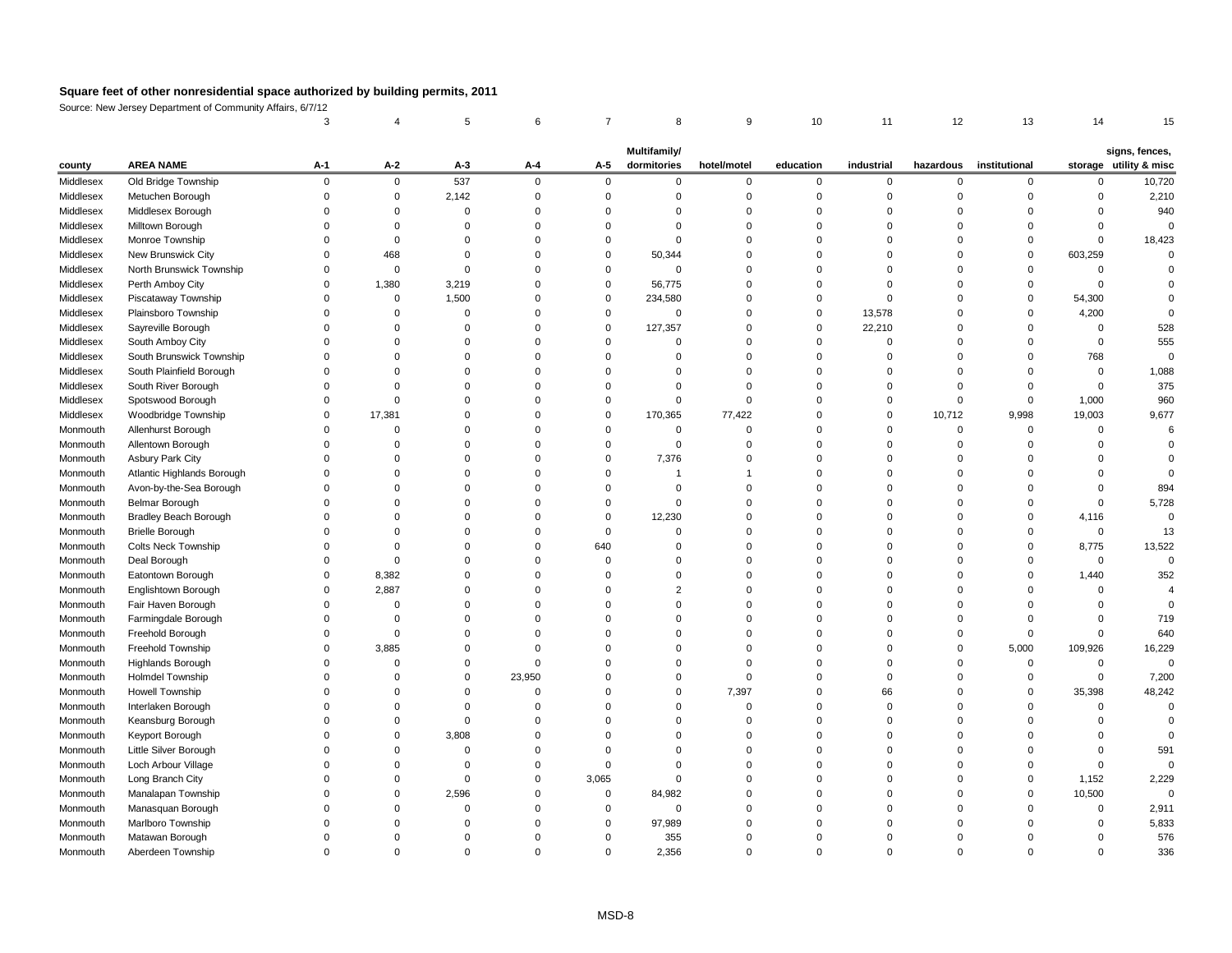Source: New Jersey Department of Community Affairs, 6/7/12

| signs, fences,<br>storage utility & misc<br><b>AREA NAME</b><br>$A-2$<br>hazardous institutional<br>$A-1$<br>$A-3$<br>$A-4$<br>$A-5$<br>dormitories<br>education<br>industrial<br>hotel/motel<br>county<br>Middletown Township<br>68,964<br>Monmouth<br>$\Omega$<br>$\mathbf 0$<br>$\mathbf 0$<br>$\overline{0}$<br>$\mathbf 0$<br>$\mathbf 0$<br>$\mathbf 0$<br>$\mathbf{0}$<br>$\overline{0}$<br>$\Omega$<br>Millstone Township<br>Monmouth<br>$\Omega$<br>Monmouth Beach Borough<br>Monmouth<br>$\Omega$<br>0<br>Neptune Township<br>864<br>33,823<br>325<br>745<br>65,441<br>Monmouth<br>Neptune City Borough<br>Monmouth<br>0<br>$\Omega$<br><b>Tinton Falls Borough</b><br>15,358<br>65,319<br>76<br>0<br>Monmouth<br>Ocean Township<br>5,014<br>Monmouth<br>$\Omega$<br>$\Omega$<br>0<br>Oceanport Borough<br>2,181<br>Monmouth<br>280<br><b>Hazlet Township</b><br>198<br>Monmouth<br>$\Omega$<br>Red Bank Borough<br>Monmouth<br>2,721<br>Roosevelt Borough<br>6,000<br>Monmouth<br>$\Omega$<br>Rumson Borough<br>Monmouth<br>Sea Bright Borough<br>Monmouth<br>$\Omega$<br>Sea Girt Borough<br>Monmouth<br>Shrewsbury Borough<br>Monmouth<br>Shrewsbury Township<br>Monmouth<br>Lake Como Borough<br>Monmouth<br>Spring Lake Borough<br>602<br>Monmouth<br>Spring Lake Heights Boro<br>Monmouth<br>Union Beach Borough<br>17<br>Monmouth<br>15,306<br>Upper Freehold Township<br>4,628<br>Monmouth<br>0<br>Wall Township<br>3,618<br>Monmouth<br>$\Omega$<br>5,633<br>West Long Branch Borough<br>21<br>Monmouth<br>0<br>$\Omega$<br><b>Boonton Town</b><br><b>Morris</b><br>45,048<br>0<br><b>Boonton Township</b><br>Morris<br><b>Butler Borough</b><br>Morris<br>Chatham Borough<br>Morris<br>$\Omega$<br>Morris<br>Chatham Township<br>16,108<br>4,400<br>Chester Borough<br><b>Morris</b><br><b>Chester Township</b><br>10,895<br><b>Morris</b><br>$\Omega$<br>Denville Township<br>Morris<br>172<br>Dover Town<br>Morris<br>$\Omega$<br>East Hanover Township<br>27,320<br>Morris<br>692,200<br>60<br>$\Omega$<br>Florham Park Borough<br>20,000<br><b>Morris</b><br>$\Omega$<br>Hanover Township<br>Morris<br>6,072<br>Harding Township<br>Morris<br>$\Omega$<br>Jefferson Township<br><b>Morris</b><br>Kinnelon Borough<br><b>Morris</b><br>$\Omega$<br>Lincoln Park Borough<br><b>Morris</b><br>$\Omega$<br>Madison Borough<br>3,581<br>7,805<br><b>Morris</b><br>$\Omega$<br>Mendham Borough<br>Morris<br>Mendham Township<br><b>Morris</b><br>Mine Hill Township<br>Morris<br>Montville Township<br>Morris<br>Morris Township<br>624<br><b>Morris</b><br>Morris Plains Borough<br>Morris<br>Morristown Town<br>5,220<br>Morris<br>0<br>0<br>$\Omega$ |  |  |  | <b>Multifamily/</b> |  |  |  |          |
|---------------------------------------------------------------------------------------------------------------------------------------------------------------------------------------------------------------------------------------------------------------------------------------------------------------------------------------------------------------------------------------------------------------------------------------------------------------------------------------------------------------------------------------------------------------------------------------------------------------------------------------------------------------------------------------------------------------------------------------------------------------------------------------------------------------------------------------------------------------------------------------------------------------------------------------------------------------------------------------------------------------------------------------------------------------------------------------------------------------------------------------------------------------------------------------------------------------------------------------------------------------------------------------------------------------------------------------------------------------------------------------------------------------------------------------------------------------------------------------------------------------------------------------------------------------------------------------------------------------------------------------------------------------------------------------------------------------------------------------------------------------------------------------------------------------------------------------------------------------------------------------------------------------------------------------------------------------------------------------------------------------------------------------------------------------------------------------------------------------------------------------------------------------------------------------------------------------------------------------------------------------------------------------------------------------------------------------------------------------------------------------------------------------------------------------------------------------------------------------------------------------------------------------------------------------------------------------------------------------------------------------------------------------------------|--|--|--|---------------------|--|--|--|----------|
|                                                                                                                                                                                                                                                                                                                                                                                                                                                                                                                                                                                                                                                                                                                                                                                                                                                                                                                                                                                                                                                                                                                                                                                                                                                                                                                                                                                                                                                                                                                                                                                                                                                                                                                                                                                                                                                                                                                                                                                                                                                                                                                                                                                                                                                                                                                                                                                                                                                                                                                                                                                                                                                                           |  |  |  |                     |  |  |  |          |
|                                                                                                                                                                                                                                                                                                                                                                                                                                                                                                                                                                                                                                                                                                                                                                                                                                                                                                                                                                                                                                                                                                                                                                                                                                                                                                                                                                                                                                                                                                                                                                                                                                                                                                                                                                                                                                                                                                                                                                                                                                                                                                                                                                                                                                                                                                                                                                                                                                                                                                                                                                                                                                                                           |  |  |  |                     |  |  |  |          |
|                                                                                                                                                                                                                                                                                                                                                                                                                                                                                                                                                                                                                                                                                                                                                                                                                                                                                                                                                                                                                                                                                                                                                                                                                                                                                                                                                                                                                                                                                                                                                                                                                                                                                                                                                                                                                                                                                                                                                                                                                                                                                                                                                                                                                                                                                                                                                                                                                                                                                                                                                                                                                                                                           |  |  |  |                     |  |  |  | 9,843    |
|                                                                                                                                                                                                                                                                                                                                                                                                                                                                                                                                                                                                                                                                                                                                                                                                                                                                                                                                                                                                                                                                                                                                                                                                                                                                                                                                                                                                                                                                                                                                                                                                                                                                                                                                                                                                                                                                                                                                                                                                                                                                                                                                                                                                                                                                                                                                                                                                                                                                                                                                                                                                                                                                           |  |  |  |                     |  |  |  | 1,992    |
|                                                                                                                                                                                                                                                                                                                                                                                                                                                                                                                                                                                                                                                                                                                                                                                                                                                                                                                                                                                                                                                                                                                                                                                                                                                                                                                                                                                                                                                                                                                                                                                                                                                                                                                                                                                                                                                                                                                                                                                                                                                                                                                                                                                                                                                                                                                                                                                                                                                                                                                                                                                                                                                                           |  |  |  |                     |  |  |  | 1,419    |
|                                                                                                                                                                                                                                                                                                                                                                                                                                                                                                                                                                                                                                                                                                                                                                                                                                                                                                                                                                                                                                                                                                                                                                                                                                                                                                                                                                                                                                                                                                                                                                                                                                                                                                                                                                                                                                                                                                                                                                                                                                                                                                                                                                                                                                                                                                                                                                                                                                                                                                                                                                                                                                                                           |  |  |  |                     |  |  |  | $\Omega$ |
|                                                                                                                                                                                                                                                                                                                                                                                                                                                                                                                                                                                                                                                                                                                                                                                                                                                                                                                                                                                                                                                                                                                                                                                                                                                                                                                                                                                                                                                                                                                                                                                                                                                                                                                                                                                                                                                                                                                                                                                                                                                                                                                                                                                                                                                                                                                                                                                                                                                                                                                                                                                                                                                                           |  |  |  |                     |  |  |  | 300      |
|                                                                                                                                                                                                                                                                                                                                                                                                                                                                                                                                                                                                                                                                                                                                                                                                                                                                                                                                                                                                                                                                                                                                                                                                                                                                                                                                                                                                                                                                                                                                                                                                                                                                                                                                                                                                                                                                                                                                                                                                                                                                                                                                                                                                                                                                                                                                                                                                                                                                                                                                                                                                                                                                           |  |  |  |                     |  |  |  | 8,400    |
|                                                                                                                                                                                                                                                                                                                                                                                                                                                                                                                                                                                                                                                                                                                                                                                                                                                                                                                                                                                                                                                                                                                                                                                                                                                                                                                                                                                                                                                                                                                                                                                                                                                                                                                                                                                                                                                                                                                                                                                                                                                                                                                                                                                                                                                                                                                                                                                                                                                                                                                                                                                                                                                                           |  |  |  |                     |  |  |  |          |
|                                                                                                                                                                                                                                                                                                                                                                                                                                                                                                                                                                                                                                                                                                                                                                                                                                                                                                                                                                                                                                                                                                                                                                                                                                                                                                                                                                                                                                                                                                                                                                                                                                                                                                                                                                                                                                                                                                                                                                                                                                                                                                                                                                                                                                                                                                                                                                                                                                                                                                                                                                                                                                                                           |  |  |  |                     |  |  |  | 0        |
|                                                                                                                                                                                                                                                                                                                                                                                                                                                                                                                                                                                                                                                                                                                                                                                                                                                                                                                                                                                                                                                                                                                                                                                                                                                                                                                                                                                                                                                                                                                                                                                                                                                                                                                                                                                                                                                                                                                                                                                                                                                                                                                                                                                                                                                                                                                                                                                                                                                                                                                                                                                                                                                                           |  |  |  |                     |  |  |  | 1,532    |
|                                                                                                                                                                                                                                                                                                                                                                                                                                                                                                                                                                                                                                                                                                                                                                                                                                                                                                                                                                                                                                                                                                                                                                                                                                                                                                                                                                                                                                                                                                                                                                                                                                                                                                                                                                                                                                                                                                                                                                                                                                                                                                                                                                                                                                                                                                                                                                                                                                                                                                                                                                                                                                                                           |  |  |  |                     |  |  |  |          |
|                                                                                                                                                                                                                                                                                                                                                                                                                                                                                                                                                                                                                                                                                                                                                                                                                                                                                                                                                                                                                                                                                                                                                                                                                                                                                                                                                                                                                                                                                                                                                                                                                                                                                                                                                                                                                                                                                                                                                                                                                                                                                                                                                                                                                                                                                                                                                                                                                                                                                                                                                                                                                                                                           |  |  |  |                     |  |  |  |          |
|                                                                                                                                                                                                                                                                                                                                                                                                                                                                                                                                                                                                                                                                                                                                                                                                                                                                                                                                                                                                                                                                                                                                                                                                                                                                                                                                                                                                                                                                                                                                                                                                                                                                                                                                                                                                                                                                                                                                                                                                                                                                                                                                                                                                                                                                                                                                                                                                                                                                                                                                                                                                                                                                           |  |  |  |                     |  |  |  |          |
|                                                                                                                                                                                                                                                                                                                                                                                                                                                                                                                                                                                                                                                                                                                                                                                                                                                                                                                                                                                                                                                                                                                                                                                                                                                                                                                                                                                                                                                                                                                                                                                                                                                                                                                                                                                                                                                                                                                                                                                                                                                                                                                                                                                                                                                                                                                                                                                                                                                                                                                                                                                                                                                                           |  |  |  |                     |  |  |  | 503      |
|                                                                                                                                                                                                                                                                                                                                                                                                                                                                                                                                                                                                                                                                                                                                                                                                                                                                                                                                                                                                                                                                                                                                                                                                                                                                                                                                                                                                                                                                                                                                                                                                                                                                                                                                                                                                                                                                                                                                                                                                                                                                                                                                                                                                                                                                                                                                                                                                                                                                                                                                                                                                                                                                           |  |  |  |                     |  |  |  |          |
|                                                                                                                                                                                                                                                                                                                                                                                                                                                                                                                                                                                                                                                                                                                                                                                                                                                                                                                                                                                                                                                                                                                                                                                                                                                                                                                                                                                                                                                                                                                                                                                                                                                                                                                                                                                                                                                                                                                                                                                                                                                                                                                                                                                                                                                                                                                                                                                                                                                                                                                                                                                                                                                                           |  |  |  |                     |  |  |  |          |
|                                                                                                                                                                                                                                                                                                                                                                                                                                                                                                                                                                                                                                                                                                                                                                                                                                                                                                                                                                                                                                                                                                                                                                                                                                                                                                                                                                                                                                                                                                                                                                                                                                                                                                                                                                                                                                                                                                                                                                                                                                                                                                                                                                                                                                                                                                                                                                                                                                                                                                                                                                                                                                                                           |  |  |  |                     |  |  |  | 240      |
|                                                                                                                                                                                                                                                                                                                                                                                                                                                                                                                                                                                                                                                                                                                                                                                                                                                                                                                                                                                                                                                                                                                                                                                                                                                                                                                                                                                                                                                                                                                                                                                                                                                                                                                                                                                                                                                                                                                                                                                                                                                                                                                                                                                                                                                                                                                                                                                                                                                                                                                                                                                                                                                                           |  |  |  |                     |  |  |  | 1,510    |
|                                                                                                                                                                                                                                                                                                                                                                                                                                                                                                                                                                                                                                                                                                                                                                                                                                                                                                                                                                                                                                                                                                                                                                                                                                                                                                                                                                                                                                                                                                                                                                                                                                                                                                                                                                                                                                                                                                                                                                                                                                                                                                                                                                                                                                                                                                                                                                                                                                                                                                                                                                                                                                                                           |  |  |  |                     |  |  |  |          |
|                                                                                                                                                                                                                                                                                                                                                                                                                                                                                                                                                                                                                                                                                                                                                                                                                                                                                                                                                                                                                                                                                                                                                                                                                                                                                                                                                                                                                                                                                                                                                                                                                                                                                                                                                                                                                                                                                                                                                                                                                                                                                                                                                                                                                                                                                                                                                                                                                                                                                                                                                                                                                                                                           |  |  |  |                     |  |  |  |          |
|                                                                                                                                                                                                                                                                                                                                                                                                                                                                                                                                                                                                                                                                                                                                                                                                                                                                                                                                                                                                                                                                                                                                                                                                                                                                                                                                                                                                                                                                                                                                                                                                                                                                                                                                                                                                                                                                                                                                                                                                                                                                                                                                                                                                                                                                                                                                                                                                                                                                                                                                                                                                                                                                           |  |  |  |                     |  |  |  |          |
|                                                                                                                                                                                                                                                                                                                                                                                                                                                                                                                                                                                                                                                                                                                                                                                                                                                                                                                                                                                                                                                                                                                                                                                                                                                                                                                                                                                                                                                                                                                                                                                                                                                                                                                                                                                                                                                                                                                                                                                                                                                                                                                                                                                                                                                                                                                                                                                                                                                                                                                                                                                                                                                                           |  |  |  |                     |  |  |  | 18,047   |
|                                                                                                                                                                                                                                                                                                                                                                                                                                                                                                                                                                                                                                                                                                                                                                                                                                                                                                                                                                                                                                                                                                                                                                                                                                                                                                                                                                                                                                                                                                                                                                                                                                                                                                                                                                                                                                                                                                                                                                                                                                                                                                                                                                                                                                                                                                                                                                                                                                                                                                                                                                                                                                                                           |  |  |  |                     |  |  |  | 1,308    |
|                                                                                                                                                                                                                                                                                                                                                                                                                                                                                                                                                                                                                                                                                                                                                                                                                                                                                                                                                                                                                                                                                                                                                                                                                                                                                                                                                                                                                                                                                                                                                                                                                                                                                                                                                                                                                                                                                                                                                                                                                                                                                                                                                                                                                                                                                                                                                                                                                                                                                                                                                                                                                                                                           |  |  |  |                     |  |  |  | 5,664    |
|                                                                                                                                                                                                                                                                                                                                                                                                                                                                                                                                                                                                                                                                                                                                                                                                                                                                                                                                                                                                                                                                                                                                                                                                                                                                                                                                                                                                                                                                                                                                                                                                                                                                                                                                                                                                                                                                                                                                                                                                                                                                                                                                                                                                                                                                                                                                                                                                                                                                                                                                                                                                                                                                           |  |  |  |                     |  |  |  |          |
|                                                                                                                                                                                                                                                                                                                                                                                                                                                                                                                                                                                                                                                                                                                                                                                                                                                                                                                                                                                                                                                                                                                                                                                                                                                                                                                                                                                                                                                                                                                                                                                                                                                                                                                                                                                                                                                                                                                                                                                                                                                                                                                                                                                                                                                                                                                                                                                                                                                                                                                                                                                                                                                                           |  |  |  |                     |  |  |  | 672      |
|                                                                                                                                                                                                                                                                                                                                                                                                                                                                                                                                                                                                                                                                                                                                                                                                                                                                                                                                                                                                                                                                                                                                                                                                                                                                                                                                                                                                                                                                                                                                                                                                                                                                                                                                                                                                                                                                                                                                                                                                                                                                                                                                                                                                                                                                                                                                                                                                                                                                                                                                                                                                                                                                           |  |  |  |                     |  |  |  |          |
|                                                                                                                                                                                                                                                                                                                                                                                                                                                                                                                                                                                                                                                                                                                                                                                                                                                                                                                                                                                                                                                                                                                                                                                                                                                                                                                                                                                                                                                                                                                                                                                                                                                                                                                                                                                                                                                                                                                                                                                                                                                                                                                                                                                                                                                                                                                                                                                                                                                                                                                                                                                                                                                                           |  |  |  |                     |  |  |  |          |
|                                                                                                                                                                                                                                                                                                                                                                                                                                                                                                                                                                                                                                                                                                                                                                                                                                                                                                                                                                                                                                                                                                                                                                                                                                                                                                                                                                                                                                                                                                                                                                                                                                                                                                                                                                                                                                                                                                                                                                                                                                                                                                                                                                                                                                                                                                                                                                                                                                                                                                                                                                                                                                                                           |  |  |  |                     |  |  |  |          |
|                                                                                                                                                                                                                                                                                                                                                                                                                                                                                                                                                                                                                                                                                                                                                                                                                                                                                                                                                                                                                                                                                                                                                                                                                                                                                                                                                                                                                                                                                                                                                                                                                                                                                                                                                                                                                                                                                                                                                                                                                                                                                                                                                                                                                                                                                                                                                                                                                                                                                                                                                                                                                                                                           |  |  |  |                     |  |  |  | 2,997    |
|                                                                                                                                                                                                                                                                                                                                                                                                                                                                                                                                                                                                                                                                                                                                                                                                                                                                                                                                                                                                                                                                                                                                                                                                                                                                                                                                                                                                                                                                                                                                                                                                                                                                                                                                                                                                                                                                                                                                                                                                                                                                                                                                                                                                                                                                                                                                                                                                                                                                                                                                                                                                                                                                           |  |  |  |                     |  |  |  | 3,198    |
|                                                                                                                                                                                                                                                                                                                                                                                                                                                                                                                                                                                                                                                                                                                                                                                                                                                                                                                                                                                                                                                                                                                                                                                                                                                                                                                                                                                                                                                                                                                                                                                                                                                                                                                                                                                                                                                                                                                                                                                                                                                                                                                                                                                                                                                                                                                                                                                                                                                                                                                                                                                                                                                                           |  |  |  |                     |  |  |  | 0        |
|                                                                                                                                                                                                                                                                                                                                                                                                                                                                                                                                                                                                                                                                                                                                                                                                                                                                                                                                                                                                                                                                                                                                                                                                                                                                                                                                                                                                                                                                                                                                                                                                                                                                                                                                                                                                                                                                                                                                                                                                                                                                                                                                                                                                                                                                                                                                                                                                                                                                                                                                                                                                                                                                           |  |  |  |                     |  |  |  | 1,440    |
|                                                                                                                                                                                                                                                                                                                                                                                                                                                                                                                                                                                                                                                                                                                                                                                                                                                                                                                                                                                                                                                                                                                                                                                                                                                                                                                                                                                                                                                                                                                                                                                                                                                                                                                                                                                                                                                                                                                                                                                                                                                                                                                                                                                                                                                                                                                                                                                                                                                                                                                                                                                                                                                                           |  |  |  |                     |  |  |  |          |
|                                                                                                                                                                                                                                                                                                                                                                                                                                                                                                                                                                                                                                                                                                                                                                                                                                                                                                                                                                                                                                                                                                                                                                                                                                                                                                                                                                                                                                                                                                                                                                                                                                                                                                                                                                                                                                                                                                                                                                                                                                                                                                                                                                                                                                                                                                                                                                                                                                                                                                                                                                                                                                                                           |  |  |  |                     |  |  |  |          |
|                                                                                                                                                                                                                                                                                                                                                                                                                                                                                                                                                                                                                                                                                                                                                                                                                                                                                                                                                                                                                                                                                                                                                                                                                                                                                                                                                                                                                                                                                                                                                                                                                                                                                                                                                                                                                                                                                                                                                                                                                                                                                                                                                                                                                                                                                                                                                                                                                                                                                                                                                                                                                                                                           |  |  |  |                     |  |  |  | 4,432    |
|                                                                                                                                                                                                                                                                                                                                                                                                                                                                                                                                                                                                                                                                                                                                                                                                                                                                                                                                                                                                                                                                                                                                                                                                                                                                                                                                                                                                                                                                                                                                                                                                                                                                                                                                                                                                                                                                                                                                                                                                                                                                                                                                                                                                                                                                                                                                                                                                                                                                                                                                                                                                                                                                           |  |  |  |                     |  |  |  | 4,885    |
|                                                                                                                                                                                                                                                                                                                                                                                                                                                                                                                                                                                                                                                                                                                                                                                                                                                                                                                                                                                                                                                                                                                                                                                                                                                                                                                                                                                                                                                                                                                                                                                                                                                                                                                                                                                                                                                                                                                                                                                                                                                                                                                                                                                                                                                                                                                                                                                                                                                                                                                                                                                                                                                                           |  |  |  |                     |  |  |  | 1,141    |
|                                                                                                                                                                                                                                                                                                                                                                                                                                                                                                                                                                                                                                                                                                                                                                                                                                                                                                                                                                                                                                                                                                                                                                                                                                                                                                                                                                                                                                                                                                                                                                                                                                                                                                                                                                                                                                                                                                                                                                                                                                                                                                                                                                                                                                                                                                                                                                                                                                                                                                                                                                                                                                                                           |  |  |  |                     |  |  |  | 352      |
|                                                                                                                                                                                                                                                                                                                                                                                                                                                                                                                                                                                                                                                                                                                                                                                                                                                                                                                                                                                                                                                                                                                                                                                                                                                                                                                                                                                                                                                                                                                                                                                                                                                                                                                                                                                                                                                                                                                                                                                                                                                                                                                                                                                                                                                                                                                                                                                                                                                                                                                                                                                                                                                                           |  |  |  |                     |  |  |  | 11,300   |
|                                                                                                                                                                                                                                                                                                                                                                                                                                                                                                                                                                                                                                                                                                                                                                                                                                                                                                                                                                                                                                                                                                                                                                                                                                                                                                                                                                                                                                                                                                                                                                                                                                                                                                                                                                                                                                                                                                                                                                                                                                                                                                                                                                                                                                                                                                                                                                                                                                                                                                                                                                                                                                                                           |  |  |  |                     |  |  |  | 0        |
|                                                                                                                                                                                                                                                                                                                                                                                                                                                                                                                                                                                                                                                                                                                                                                                                                                                                                                                                                                                                                                                                                                                                                                                                                                                                                                                                                                                                                                                                                                                                                                                                                                                                                                                                                                                                                                                                                                                                                                                                                                                                                                                                                                                                                                                                                                                                                                                                                                                                                                                                                                                                                                                                           |  |  |  |                     |  |  |  | 1,034    |
|                                                                                                                                                                                                                                                                                                                                                                                                                                                                                                                                                                                                                                                                                                                                                                                                                                                                                                                                                                                                                                                                                                                                                                                                                                                                                                                                                                                                                                                                                                                                                                                                                                                                                                                                                                                                                                                                                                                                                                                                                                                                                                                                                                                                                                                                                                                                                                                                                                                                                                                                                                                                                                                                           |  |  |  |                     |  |  |  |          |
|                                                                                                                                                                                                                                                                                                                                                                                                                                                                                                                                                                                                                                                                                                                                                                                                                                                                                                                                                                                                                                                                                                                                                                                                                                                                                                                                                                                                                                                                                                                                                                                                                                                                                                                                                                                                                                                                                                                                                                                                                                                                                                                                                                                                                                                                                                                                                                                                                                                                                                                                                                                                                                                                           |  |  |  |                     |  |  |  | 21,127   |
|                                                                                                                                                                                                                                                                                                                                                                                                                                                                                                                                                                                                                                                                                                                                                                                                                                                                                                                                                                                                                                                                                                                                                                                                                                                                                                                                                                                                                                                                                                                                                                                                                                                                                                                                                                                                                                                                                                                                                                                                                                                                                                                                                                                                                                                                                                                                                                                                                                                                                                                                                                                                                                                                           |  |  |  |                     |  |  |  | 1,368    |
|                                                                                                                                                                                                                                                                                                                                                                                                                                                                                                                                                                                                                                                                                                                                                                                                                                                                                                                                                                                                                                                                                                                                                                                                                                                                                                                                                                                                                                                                                                                                                                                                                                                                                                                                                                                                                                                                                                                                                                                                                                                                                                                                                                                                                                                                                                                                                                                                                                                                                                                                                                                                                                                                           |  |  |  |                     |  |  |  | 0        |
|                                                                                                                                                                                                                                                                                                                                                                                                                                                                                                                                                                                                                                                                                                                                                                                                                                                                                                                                                                                                                                                                                                                                                                                                                                                                                                                                                                                                                                                                                                                                                                                                                                                                                                                                                                                                                                                                                                                                                                                                                                                                                                                                                                                                                                                                                                                                                                                                                                                                                                                                                                                                                                                                           |  |  |  |                     |  |  |  | 620      |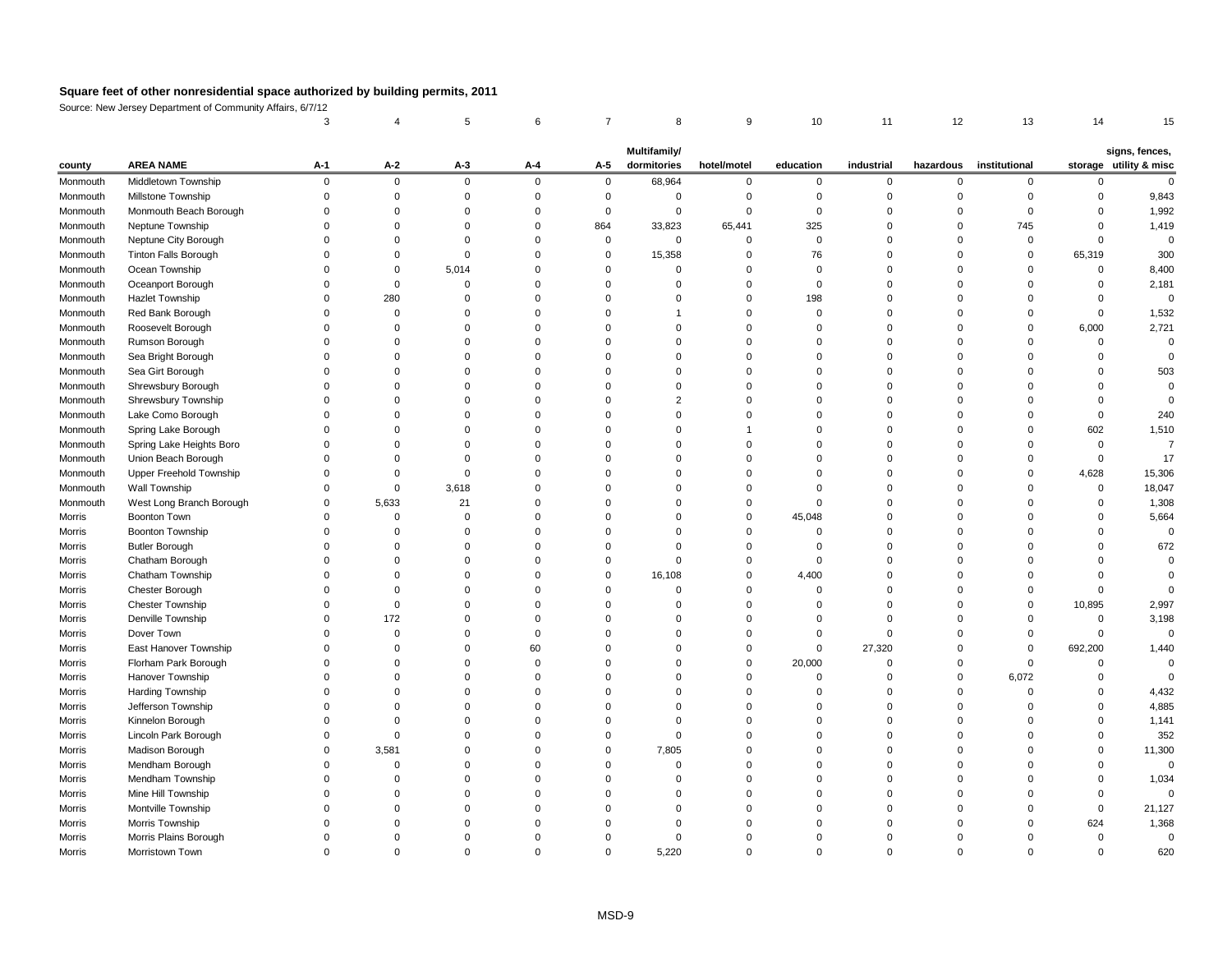Source: New Jersey Department of Community Affairs, 6/7/12

| storage utility & misc<br><b>AREA NAME</b><br>$A-2$<br>dormitories<br>institutional<br>$A-1$<br>$A-3$<br>$A-5$<br>hotel/motel<br>education<br>industrial<br>hazardous<br>$A - 4$<br>county<br>Mountain Lakes Borough<br>Morris<br>0<br>$\mathbf 0$<br>$\mathbf 0$<br>$\Omega$<br>$\Omega$<br>$\mathbf 0$<br>0<br>0<br>-0<br>$\Omega$<br>Mount Arlington Borough<br>Morris<br>$\Omega$<br>- ೧<br>Mount Olive Township<br>7,835<br><b>Morris</b><br>$\Omega$<br>$\Omega$<br>Netcong Borough<br><b>Morris</b><br>Parsippany-Troy Hills Twp<br>922<br><b>Morris</b><br>Long Hill Township<br><b>Morris</b><br>Pequannock Township<br><b>Morris</b><br>$\Omega$<br>Randolph Township<br><b>Morris</b><br>20,485<br>$\Omega$<br>Riverdale Borough<br>133,476<br><b>Morris</b><br>$\Omega$<br>$\Omega$<br>Rockaway Borough<br><b>Morris</b><br>$\Omega$<br>Rockaway Township<br>2,461<br>25,317<br>Morris<br>$\Omega$<br>Roxbury Township<br><b>Morris</b><br>∩<br>Victory Gardens Borough<br><b>Morris</b><br>∩<br>Washington Township<br>7,628<br><b>Morris</b><br><b>Wharton Borough</b><br>11,975<br><b>Morris</b><br>Barnegat Light Borough<br>Ocean<br>Bay Head Borough<br>Ocean<br>Beach Haven Borough<br>203<br>1,200<br>Ocean<br>$\Omega$<br>Beachwood Borough<br>Ocean<br><b>Berkeley Township</b><br>Ocean<br>4,945<br><b>Brick Township</b><br>50<br>Ocean<br>Toms River Township<br>4,528<br>26,339<br>4,528<br>3,395<br>5,000<br>47,499<br>Ocean<br>Eagleswood Township<br>Ocean<br>$\Omega$<br>0<br>Harvey Cedars Borough<br>Ocean<br>$\Omega$<br>$\Omega$<br>Island Heights Borough<br>1,750<br>$\Omega$<br>$\Omega$<br>Ocean<br>Jackson Township<br>10,656<br>2,280<br>Ocean<br>$\Omega$<br>Lacey Township<br>872<br>1,530<br>Ocean<br>$\Omega$<br>$\Omega$<br>Ocean<br>Lakehurst Borough<br>Lakewood Township<br>44,108<br>121,157<br>2,649<br>22,726<br>Ocean<br>299,516<br>Lavallette Borough<br>803<br>Ocean<br>0<br>$\Omega$<br>$\Omega$<br>$\Omega$<br>Little Egg Harbor Township<br>60,420<br>Ocean<br>Long Beach Township<br>2,902<br>Ocean<br>0<br>Manchester Township<br>Ocean<br>Mantoloking Borough<br>Ocean<br>Ocean Township<br>Ocean<br>Ocean Gate Borough<br>Ocean<br>Pine Beach Borough<br>Ocean<br>Plumsted Township<br>280<br>Ocean<br>Point Pleasant Borough<br>Ocean<br>Point Pleasant Beach Boro<br>Ocean<br>Seaside Heights Borough<br>Ocean<br>Seaside Park Borough<br>Ocean<br>Ship Bottom Borough<br>Ocean<br>South Toms River Borough<br>Ocean<br><b>Stafford Township</b><br>330<br>5,967<br>176,200<br>Ocean<br>468<br>Surf City Borough<br>Ocean<br>$\Omega$ |       |                          |   |          |          |  | <b>Multifamily/</b> |   |   |          |          |   | signs, fences, |
|------------------------------------------------------------------------------------------------------------------------------------------------------------------------------------------------------------------------------------------------------------------------------------------------------------------------------------------------------------------------------------------------------------------------------------------------------------------------------------------------------------------------------------------------------------------------------------------------------------------------------------------------------------------------------------------------------------------------------------------------------------------------------------------------------------------------------------------------------------------------------------------------------------------------------------------------------------------------------------------------------------------------------------------------------------------------------------------------------------------------------------------------------------------------------------------------------------------------------------------------------------------------------------------------------------------------------------------------------------------------------------------------------------------------------------------------------------------------------------------------------------------------------------------------------------------------------------------------------------------------------------------------------------------------------------------------------------------------------------------------------------------------------------------------------------------------------------------------------------------------------------------------------------------------------------------------------------------------------------------------------------------------------------------------------------------------------------------------------------------------------------------------------------------------------------------------------------------------------------------------------------------------------------------------------------------------------------------------------------------------------------------------------------------------------------------------------------------------------------------------------------------------------------------------------------------------------------------------------|-------|--------------------------|---|----------|----------|--|---------------------|---|---|----------|----------|---|----------------|
|                                                                                                                                                                                                                                                                                                                                                                                                                                                                                                                                                                                                                                                                                                                                                                                                                                                                                                                                                                                                                                                                                                                                                                                                                                                                                                                                                                                                                                                                                                                                                                                                                                                                                                                                                                                                                                                                                                                                                                                                                                                                                                                                                                                                                                                                                                                                                                                                                                                                                                                                                                                                      |       |                          |   |          |          |  |                     |   |   |          |          |   |                |
|                                                                                                                                                                                                                                                                                                                                                                                                                                                                                                                                                                                                                                                                                                                                                                                                                                                                                                                                                                                                                                                                                                                                                                                                                                                                                                                                                                                                                                                                                                                                                                                                                                                                                                                                                                                                                                                                                                                                                                                                                                                                                                                                                                                                                                                                                                                                                                                                                                                                                                                                                                                                      |       |                          |   |          |          |  |                     |   |   |          |          |   |                |
|                                                                                                                                                                                                                                                                                                                                                                                                                                                                                                                                                                                                                                                                                                                                                                                                                                                                                                                                                                                                                                                                                                                                                                                                                                                                                                                                                                                                                                                                                                                                                                                                                                                                                                                                                                                                                                                                                                                                                                                                                                                                                                                                                                                                                                                                                                                                                                                                                                                                                                                                                                                                      |       |                          |   |          |          |  |                     |   |   |          |          |   |                |
|                                                                                                                                                                                                                                                                                                                                                                                                                                                                                                                                                                                                                                                                                                                                                                                                                                                                                                                                                                                                                                                                                                                                                                                                                                                                                                                                                                                                                                                                                                                                                                                                                                                                                                                                                                                                                                                                                                                                                                                                                                                                                                                                                                                                                                                                                                                                                                                                                                                                                                                                                                                                      |       |                          |   |          |          |  |                     |   |   |          |          |   | 4,750          |
|                                                                                                                                                                                                                                                                                                                                                                                                                                                                                                                                                                                                                                                                                                                                                                                                                                                                                                                                                                                                                                                                                                                                                                                                                                                                                                                                                                                                                                                                                                                                                                                                                                                                                                                                                                                                                                                                                                                                                                                                                                                                                                                                                                                                                                                                                                                                                                                                                                                                                                                                                                                                      |       |                          |   |          |          |  |                     |   |   |          |          |   |                |
|                                                                                                                                                                                                                                                                                                                                                                                                                                                                                                                                                                                                                                                                                                                                                                                                                                                                                                                                                                                                                                                                                                                                                                                                                                                                                                                                                                                                                                                                                                                                                                                                                                                                                                                                                                                                                                                                                                                                                                                                                                                                                                                                                                                                                                                                                                                                                                                                                                                                                                                                                                                                      |       |                          |   |          |          |  |                     |   |   |          |          |   |                |
|                                                                                                                                                                                                                                                                                                                                                                                                                                                                                                                                                                                                                                                                                                                                                                                                                                                                                                                                                                                                                                                                                                                                                                                                                                                                                                                                                                                                                                                                                                                                                                                                                                                                                                                                                                                                                                                                                                                                                                                                                                                                                                                                                                                                                                                                                                                                                                                                                                                                                                                                                                                                      |       |                          |   |          |          |  |                     |   |   |          |          |   | 2,352          |
|                                                                                                                                                                                                                                                                                                                                                                                                                                                                                                                                                                                                                                                                                                                                                                                                                                                                                                                                                                                                                                                                                                                                                                                                                                                                                                                                                                                                                                                                                                                                                                                                                                                                                                                                                                                                                                                                                                                                                                                                                                                                                                                                                                                                                                                                                                                                                                                                                                                                                                                                                                                                      |       |                          |   |          |          |  |                     |   |   |          |          |   | 4,015          |
|                                                                                                                                                                                                                                                                                                                                                                                                                                                                                                                                                                                                                                                                                                                                                                                                                                                                                                                                                                                                                                                                                                                                                                                                                                                                                                                                                                                                                                                                                                                                                                                                                                                                                                                                                                                                                                                                                                                                                                                                                                                                                                                                                                                                                                                                                                                                                                                                                                                                                                                                                                                                      |       |                          |   |          |          |  |                     |   |   |          |          |   | 2,453          |
|                                                                                                                                                                                                                                                                                                                                                                                                                                                                                                                                                                                                                                                                                                                                                                                                                                                                                                                                                                                                                                                                                                                                                                                                                                                                                                                                                                                                                                                                                                                                                                                                                                                                                                                                                                                                                                                                                                                                                                                                                                                                                                                                                                                                                                                                                                                                                                                                                                                                                                                                                                                                      |       |                          |   |          |          |  |                     |   |   |          |          |   |                |
|                                                                                                                                                                                                                                                                                                                                                                                                                                                                                                                                                                                                                                                                                                                                                                                                                                                                                                                                                                                                                                                                                                                                                                                                                                                                                                                                                                                                                                                                                                                                                                                                                                                                                                                                                                                                                                                                                                                                                                                                                                                                                                                                                                                                                                                                                                                                                                                                                                                                                                                                                                                                      |       |                          |   |          |          |  |                     |   |   |          |          |   | 934            |
|                                                                                                                                                                                                                                                                                                                                                                                                                                                                                                                                                                                                                                                                                                                                                                                                                                                                                                                                                                                                                                                                                                                                                                                                                                                                                                                                                                                                                                                                                                                                                                                                                                                                                                                                                                                                                                                                                                                                                                                                                                                                                                                                                                                                                                                                                                                                                                                                                                                                                                                                                                                                      |       |                          |   |          |          |  |                     |   |   |          |          |   | 6,567          |
|                                                                                                                                                                                                                                                                                                                                                                                                                                                                                                                                                                                                                                                                                                                                                                                                                                                                                                                                                                                                                                                                                                                                                                                                                                                                                                                                                                                                                                                                                                                                                                                                                                                                                                                                                                                                                                                                                                                                                                                                                                                                                                                                                                                                                                                                                                                                                                                                                                                                                                                                                                                                      |       |                          |   |          |          |  |                     |   |   |          |          |   |                |
|                                                                                                                                                                                                                                                                                                                                                                                                                                                                                                                                                                                                                                                                                                                                                                                                                                                                                                                                                                                                                                                                                                                                                                                                                                                                                                                                                                                                                                                                                                                                                                                                                                                                                                                                                                                                                                                                                                                                                                                                                                                                                                                                                                                                                                                                                                                                                                                                                                                                                                                                                                                                      |       |                          |   |          |          |  |                     |   |   |          |          |   |                |
|                                                                                                                                                                                                                                                                                                                                                                                                                                                                                                                                                                                                                                                                                                                                                                                                                                                                                                                                                                                                                                                                                                                                                                                                                                                                                                                                                                                                                                                                                                                                                                                                                                                                                                                                                                                                                                                                                                                                                                                                                                                                                                                                                                                                                                                                                                                                                                                                                                                                                                                                                                                                      |       |                          |   |          |          |  |                     |   |   |          |          |   |                |
|                                                                                                                                                                                                                                                                                                                                                                                                                                                                                                                                                                                                                                                                                                                                                                                                                                                                                                                                                                                                                                                                                                                                                                                                                                                                                                                                                                                                                                                                                                                                                                                                                                                                                                                                                                                                                                                                                                                                                                                                                                                                                                                                                                                                                                                                                                                                                                                                                                                                                                                                                                                                      |       |                          |   |          |          |  |                     |   |   |          |          |   |                |
|                                                                                                                                                                                                                                                                                                                                                                                                                                                                                                                                                                                                                                                                                                                                                                                                                                                                                                                                                                                                                                                                                                                                                                                                                                                                                                                                                                                                                                                                                                                                                                                                                                                                                                                                                                                                                                                                                                                                                                                                                                                                                                                                                                                                                                                                                                                                                                                                                                                                                                                                                                                                      |       |                          |   |          |          |  |                     |   |   |          |          |   |                |
|                                                                                                                                                                                                                                                                                                                                                                                                                                                                                                                                                                                                                                                                                                                                                                                                                                                                                                                                                                                                                                                                                                                                                                                                                                                                                                                                                                                                                                                                                                                                                                                                                                                                                                                                                                                                                                                                                                                                                                                                                                                                                                                                                                                                                                                                                                                                                                                                                                                                                                                                                                                                      |       |                          |   |          |          |  |                     |   |   |          |          |   |                |
|                                                                                                                                                                                                                                                                                                                                                                                                                                                                                                                                                                                                                                                                                                                                                                                                                                                                                                                                                                                                                                                                                                                                                                                                                                                                                                                                                                                                                                                                                                                                                                                                                                                                                                                                                                                                                                                                                                                                                                                                                                                                                                                                                                                                                                                                                                                                                                                                                                                                                                                                                                                                      |       |                          |   |          |          |  |                     |   |   |          |          |   | 273            |
|                                                                                                                                                                                                                                                                                                                                                                                                                                                                                                                                                                                                                                                                                                                                                                                                                                                                                                                                                                                                                                                                                                                                                                                                                                                                                                                                                                                                                                                                                                                                                                                                                                                                                                                                                                                                                                                                                                                                                                                                                                                                                                                                                                                                                                                                                                                                                                                                                                                                                                                                                                                                      |       |                          |   |          |          |  |                     |   |   |          |          |   | 9,829          |
|                                                                                                                                                                                                                                                                                                                                                                                                                                                                                                                                                                                                                                                                                                                                                                                                                                                                                                                                                                                                                                                                                                                                                                                                                                                                                                                                                                                                                                                                                                                                                                                                                                                                                                                                                                                                                                                                                                                                                                                                                                                                                                                                                                                                                                                                                                                                                                                                                                                                                                                                                                                                      |       |                          |   |          |          |  |                     |   |   |          |          |   | 1,626          |
|                                                                                                                                                                                                                                                                                                                                                                                                                                                                                                                                                                                                                                                                                                                                                                                                                                                                                                                                                                                                                                                                                                                                                                                                                                                                                                                                                                                                                                                                                                                                                                                                                                                                                                                                                                                                                                                                                                                                                                                                                                                                                                                                                                                                                                                                                                                                                                                                                                                                                                                                                                                                      |       |                          |   |          |          |  |                     |   |   |          |          |   | 12,527         |
|                                                                                                                                                                                                                                                                                                                                                                                                                                                                                                                                                                                                                                                                                                                                                                                                                                                                                                                                                                                                                                                                                                                                                                                                                                                                                                                                                                                                                                                                                                                                                                                                                                                                                                                                                                                                                                                                                                                                                                                                                                                                                                                                                                                                                                                                                                                                                                                                                                                                                                                                                                                                      |       |                          |   |          |          |  |                     |   |   |          |          |   | 10,896         |
|                                                                                                                                                                                                                                                                                                                                                                                                                                                                                                                                                                                                                                                                                                                                                                                                                                                                                                                                                                                                                                                                                                                                                                                                                                                                                                                                                                                                                                                                                                                                                                                                                                                                                                                                                                                                                                                                                                                                                                                                                                                                                                                                                                                                                                                                                                                                                                                                                                                                                                                                                                                                      |       |                          |   |          |          |  |                     |   |   |          |          |   | 1,644          |
|                                                                                                                                                                                                                                                                                                                                                                                                                                                                                                                                                                                                                                                                                                                                                                                                                                                                                                                                                                                                                                                                                                                                                                                                                                                                                                                                                                                                                                                                                                                                                                                                                                                                                                                                                                                                                                                                                                                                                                                                                                                                                                                                                                                                                                                                                                                                                                                                                                                                                                                                                                                                      |       |                          |   |          |          |  |                     |   |   |          |          |   | 12             |
|                                                                                                                                                                                                                                                                                                                                                                                                                                                                                                                                                                                                                                                                                                                                                                                                                                                                                                                                                                                                                                                                                                                                                                                                                                                                                                                                                                                                                                                                                                                                                                                                                                                                                                                                                                                                                                                                                                                                                                                                                                                                                                                                                                                                                                                                                                                                                                                                                                                                                                                                                                                                      |       |                          |   |          |          |  |                     |   |   |          |          |   |                |
|                                                                                                                                                                                                                                                                                                                                                                                                                                                                                                                                                                                                                                                                                                                                                                                                                                                                                                                                                                                                                                                                                                                                                                                                                                                                                                                                                                                                                                                                                                                                                                                                                                                                                                                                                                                                                                                                                                                                                                                                                                                                                                                                                                                                                                                                                                                                                                                                                                                                                                                                                                                                      |       |                          |   |          |          |  |                     |   |   |          |          |   | 8,983          |
|                                                                                                                                                                                                                                                                                                                                                                                                                                                                                                                                                                                                                                                                                                                                                                                                                                                                                                                                                                                                                                                                                                                                                                                                                                                                                                                                                                                                                                                                                                                                                                                                                                                                                                                                                                                                                                                                                                                                                                                                                                                                                                                                                                                                                                                                                                                                                                                                                                                                                                                                                                                                      |       |                          |   |          |          |  |                     |   |   |          |          |   | 6,042          |
|                                                                                                                                                                                                                                                                                                                                                                                                                                                                                                                                                                                                                                                                                                                                                                                                                                                                                                                                                                                                                                                                                                                                                                                                                                                                                                                                                                                                                                                                                                                                                                                                                                                                                                                                                                                                                                                                                                                                                                                                                                                                                                                                                                                                                                                                                                                                                                                                                                                                                                                                                                                                      |       |                          |   |          |          |  |                     |   |   |          |          |   |                |
|                                                                                                                                                                                                                                                                                                                                                                                                                                                                                                                                                                                                                                                                                                                                                                                                                                                                                                                                                                                                                                                                                                                                                                                                                                                                                                                                                                                                                                                                                                                                                                                                                                                                                                                                                                                                                                                                                                                                                                                                                                                                                                                                                                                                                                                                                                                                                                                                                                                                                                                                                                                                      |       |                          |   |          |          |  |                     |   |   |          |          |   | 12,745         |
|                                                                                                                                                                                                                                                                                                                                                                                                                                                                                                                                                                                                                                                                                                                                                                                                                                                                                                                                                                                                                                                                                                                                                                                                                                                                                                                                                                                                                                                                                                                                                                                                                                                                                                                                                                                                                                                                                                                                                                                                                                                                                                                                                                                                                                                                                                                                                                                                                                                                                                                                                                                                      |       |                          |   |          |          |  |                     |   |   |          |          |   |                |
|                                                                                                                                                                                                                                                                                                                                                                                                                                                                                                                                                                                                                                                                                                                                                                                                                                                                                                                                                                                                                                                                                                                                                                                                                                                                                                                                                                                                                                                                                                                                                                                                                                                                                                                                                                                                                                                                                                                                                                                                                                                                                                                                                                                                                                                                                                                                                                                                                                                                                                                                                                                                      |       |                          |   |          |          |  |                     |   |   |          |          |   |                |
|                                                                                                                                                                                                                                                                                                                                                                                                                                                                                                                                                                                                                                                                                                                                                                                                                                                                                                                                                                                                                                                                                                                                                                                                                                                                                                                                                                                                                                                                                                                                                                                                                                                                                                                                                                                                                                                                                                                                                                                                                                                                                                                                                                                                                                                                                                                                                                                                                                                                                                                                                                                                      |       |                          |   |          |          |  |                     |   |   |          |          |   |                |
|                                                                                                                                                                                                                                                                                                                                                                                                                                                                                                                                                                                                                                                                                                                                                                                                                                                                                                                                                                                                                                                                                                                                                                                                                                                                                                                                                                                                                                                                                                                                                                                                                                                                                                                                                                                                                                                                                                                                                                                                                                                                                                                                                                                                                                                                                                                                                                                                                                                                                                                                                                                                      |       |                          |   |          |          |  |                     |   |   |          |          |   |                |
|                                                                                                                                                                                                                                                                                                                                                                                                                                                                                                                                                                                                                                                                                                                                                                                                                                                                                                                                                                                                                                                                                                                                                                                                                                                                                                                                                                                                                                                                                                                                                                                                                                                                                                                                                                                                                                                                                                                                                                                                                                                                                                                                                                                                                                                                                                                                                                                                                                                                                                                                                                                                      |       |                          |   |          |          |  |                     |   |   |          |          |   |                |
|                                                                                                                                                                                                                                                                                                                                                                                                                                                                                                                                                                                                                                                                                                                                                                                                                                                                                                                                                                                                                                                                                                                                                                                                                                                                                                                                                                                                                                                                                                                                                                                                                                                                                                                                                                                                                                                                                                                                                                                                                                                                                                                                                                                                                                                                                                                                                                                                                                                                                                                                                                                                      |       |                          |   |          |          |  |                     |   |   |          |          |   | 7,284          |
|                                                                                                                                                                                                                                                                                                                                                                                                                                                                                                                                                                                                                                                                                                                                                                                                                                                                                                                                                                                                                                                                                                                                                                                                                                                                                                                                                                                                                                                                                                                                                                                                                                                                                                                                                                                                                                                                                                                                                                                                                                                                                                                                                                                                                                                                                                                                                                                                                                                                                                                                                                                                      |       |                          |   |          |          |  |                     |   |   |          |          |   | 485            |
|                                                                                                                                                                                                                                                                                                                                                                                                                                                                                                                                                                                                                                                                                                                                                                                                                                                                                                                                                                                                                                                                                                                                                                                                                                                                                                                                                                                                                                                                                                                                                                                                                                                                                                                                                                                                                                                                                                                                                                                                                                                                                                                                                                                                                                                                                                                                                                                                                                                                                                                                                                                                      |       |                          |   |          |          |  |                     |   |   |          |          |   |                |
|                                                                                                                                                                                                                                                                                                                                                                                                                                                                                                                                                                                                                                                                                                                                                                                                                                                                                                                                                                                                                                                                                                                                                                                                                                                                                                                                                                                                                                                                                                                                                                                                                                                                                                                                                                                                                                                                                                                                                                                                                                                                                                                                                                                                                                                                                                                                                                                                                                                                                                                                                                                                      |       |                          |   |          |          |  |                     |   |   |          |          |   | 16,549         |
|                                                                                                                                                                                                                                                                                                                                                                                                                                                                                                                                                                                                                                                                                                                                                                                                                                                                                                                                                                                                                                                                                                                                                                                                                                                                                                                                                                                                                                                                                                                                                                                                                                                                                                                                                                                                                                                                                                                                                                                                                                                                                                                                                                                                                                                                                                                                                                                                                                                                                                                                                                                                      |       |                          |   |          |          |  |                     |   |   |          |          |   | 1,152          |
|                                                                                                                                                                                                                                                                                                                                                                                                                                                                                                                                                                                                                                                                                                                                                                                                                                                                                                                                                                                                                                                                                                                                                                                                                                                                                                                                                                                                                                                                                                                                                                                                                                                                                                                                                                                                                                                                                                                                                                                                                                                                                                                                                                                                                                                                                                                                                                                                                                                                                                                                                                                                      |       |                          |   |          |          |  |                     |   |   |          |          |   | 520            |
|                                                                                                                                                                                                                                                                                                                                                                                                                                                                                                                                                                                                                                                                                                                                                                                                                                                                                                                                                                                                                                                                                                                                                                                                                                                                                                                                                                                                                                                                                                                                                                                                                                                                                                                                                                                                                                                                                                                                                                                                                                                                                                                                                                                                                                                                                                                                                                                                                                                                                                                                                                                                      |       |                          |   |          |          |  |                     |   |   |          |          |   |                |
|                                                                                                                                                                                                                                                                                                                                                                                                                                                                                                                                                                                                                                                                                                                                                                                                                                                                                                                                                                                                                                                                                                                                                                                                                                                                                                                                                                                                                                                                                                                                                                                                                                                                                                                                                                                                                                                                                                                                                                                                                                                                                                                                                                                                                                                                                                                                                                                                                                                                                                                                                                                                      |       |                          |   |          |          |  |                     |   |   |          |          |   | 284            |
|                                                                                                                                                                                                                                                                                                                                                                                                                                                                                                                                                                                                                                                                                                                                                                                                                                                                                                                                                                                                                                                                                                                                                                                                                                                                                                                                                                                                                                                                                                                                                                                                                                                                                                                                                                                                                                                                                                                                                                                                                                                                                                                                                                                                                                                                                                                                                                                                                                                                                                                                                                                                      |       |                          |   |          |          |  |                     |   |   |          |          |   |                |
|                                                                                                                                                                                                                                                                                                                                                                                                                                                                                                                                                                                                                                                                                                                                                                                                                                                                                                                                                                                                                                                                                                                                                                                                                                                                                                                                                                                                                                                                                                                                                                                                                                                                                                                                                                                                                                                                                                                                                                                                                                                                                                                                                                                                                                                                                                                                                                                                                                                                                                                                                                                                      |       |                          |   |          |          |  |                     |   |   |          |          |   | 240            |
|                                                                                                                                                                                                                                                                                                                                                                                                                                                                                                                                                                                                                                                                                                                                                                                                                                                                                                                                                                                                                                                                                                                                                                                                                                                                                                                                                                                                                                                                                                                                                                                                                                                                                                                                                                                                                                                                                                                                                                                                                                                                                                                                                                                                                                                                                                                                                                                                                                                                                                                                                                                                      |       |                          |   |          |          |  |                     |   |   |          |          |   | 9,962          |
|                                                                                                                                                                                                                                                                                                                                                                                                                                                                                                                                                                                                                                                                                                                                                                                                                                                                                                                                                                                                                                                                                                                                                                                                                                                                                                                                                                                                                                                                                                                                                                                                                                                                                                                                                                                                                                                                                                                                                                                                                                                                                                                                                                                                                                                                                                                                                                                                                                                                                                                                                                                                      |       |                          |   |          |          |  |                     |   |   |          |          |   | 21             |
|                                                                                                                                                                                                                                                                                                                                                                                                                                                                                                                                                                                                                                                                                                                                                                                                                                                                                                                                                                                                                                                                                                                                                                                                                                                                                                                                                                                                                                                                                                                                                                                                                                                                                                                                                                                                                                                                                                                                                                                                                                                                                                                                                                                                                                                                                                                                                                                                                                                                                                                                                                                                      | Ocean | <b>Tuckerton Borough</b> | 0 | $\Omega$ | $\Omega$ |  | 0                   | 0 | 0 | $\Omega$ | $\Omega$ | 0 | 4,154          |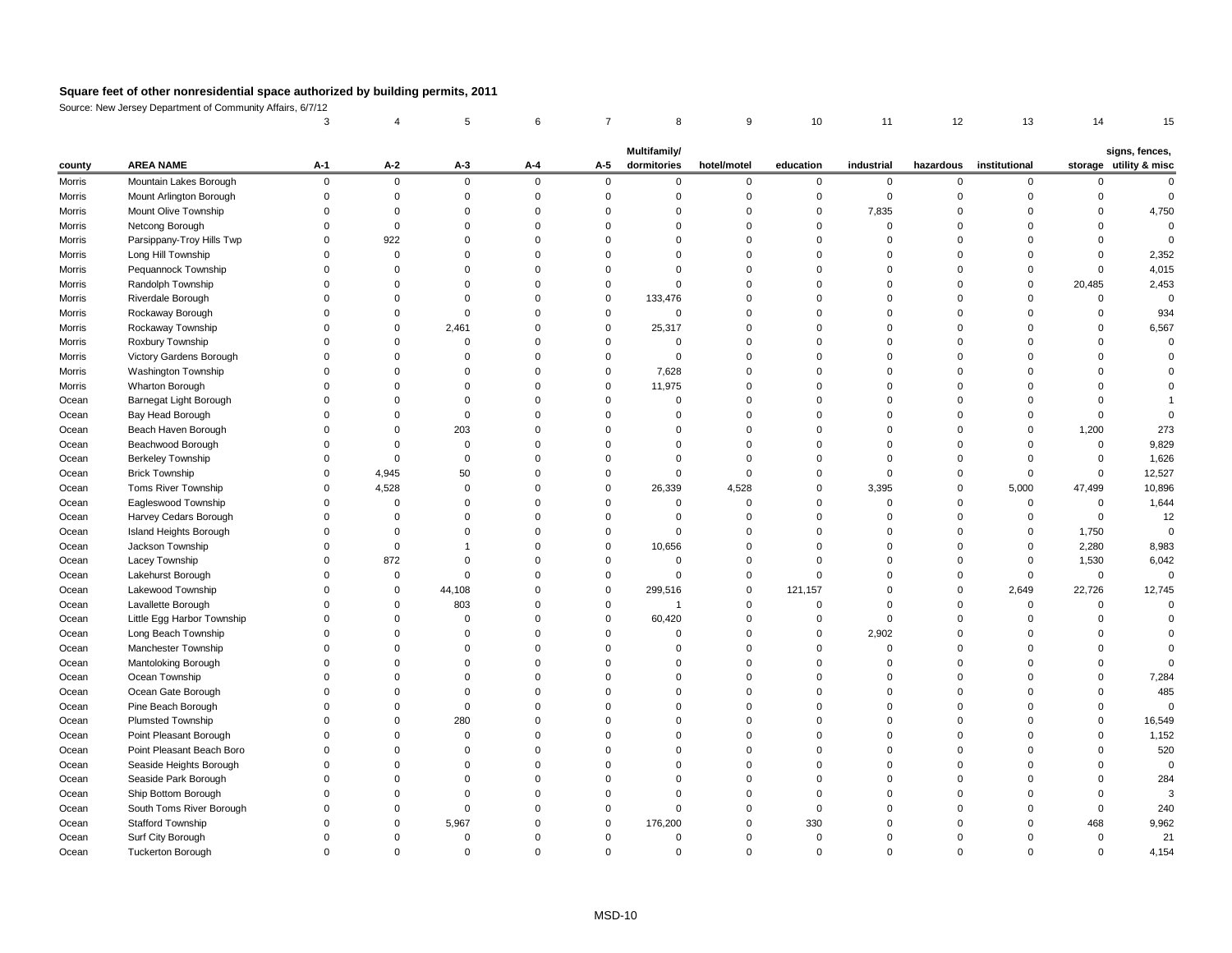Source: New Jersey Department of Community Affairs, 6/7/12

| county   | <b>AREA NAME</b>              | $A-1$    | $A-2$        | $A-3$    | $A-4$       | $A-5$        | <b>Multifamily/</b><br>dormitories | hotel/motel | education | industrial |          | hazardous institutional |          | signs, fences,<br>storage utility & misc |
|----------|-------------------------------|----------|--------------|----------|-------------|--------------|------------------------------------|-------------|-----------|------------|----------|-------------------------|----------|------------------------------------------|
| Ocean    | <b>Barnegat Township</b>      | $\Omega$ | $\mathbf 0$  | $\Omega$ | $\mathbf 0$ | $\mathbf 0$  | 4,725                              | $\mathbf 0$ | 0         | $\Omega$   | $\Omega$ | $\mathbf 0$             |          | 960                                      |
| Passaic  | <b>Bloomingdale Borough</b>   |          | $\Omega$     |          |             |              | 0                                  |             |           |            |          |                         | $\Omega$ | 1,625                                    |
| Passaic  | <b>Clifton City</b>           |          | 5,751        |          |             | $\Omega$     | 129,767                            | 0           | 7,616     |            |          |                         | 1,008    | 3,504                                    |
| Passaic  | Haledon Borough               |          |              |          |             |              | 0                                  |             | 2,272     |            |          |                         |          |                                          |
| Passaic  | Hawthorne Borough             |          |              |          |             |              | 192,628                            |             |           |            |          |                         |          | 940                                      |
| Passaic  | Little Falls Township         |          |              | 800      |             |              |                                    |             |           |            |          |                         | 3,719    | 333                                      |
| Passaic  | North Haledon Borough         |          |              |          |             |              | $\Omega$                           |             |           |            |          |                         |          | 60                                       |
| Passaic  | Passaic City                  |          |              |          |             |              | 34,034                             |             |           |            |          |                         |          | 278                                      |
| Passaic  | Paterson City                 |          | 3,558        | 9,290    |             |              | 1,821                              |             |           | 17,491     |          |                         |          | 325                                      |
| Passaic  | Pompton Lakes Borough         |          |              |          |             |              |                                    |             |           |            |          |                         |          |                                          |
| Passaic  | Prospect Park Borough         |          | <sup>0</sup> |          |             |              |                                    |             |           |            |          |                         |          |                                          |
| Passaic  | Ringwood Borough              |          |              |          |             |              |                                    |             |           |            |          |                         |          | 280                                      |
| Passaic  | Totowa Borough                |          |              |          |             |              |                                    |             |           |            |          |                         |          |                                          |
| Passaic  | Wanaque Borough               |          |              |          |             |              | $\Omega$                           |             |           |            |          |                         |          |                                          |
| Passaic  | Wayne Township                |          |              |          |             | $\Omega$     | 29,844                             |             |           |            | 3,540    |                         |          | 2,212                                    |
| Passaic  | West Milford Township         |          |              |          |             |              | 246                                |             |           |            |          |                         |          | 12,266                                   |
| Passaic  | Woodland Park Borough         |          |              |          |             |              | 80,636                             |             | 4,400     |            |          |                         |          |                                          |
| Salem    | Alloway Township              |          |              |          |             |              |                                    |             |           |            |          |                         |          | 9,892                                    |
| Salem    | Elmer Borough                 |          |              |          |             |              |                                    |             |           |            |          | 6,855                   |          | 160                                      |
| Salem    | Elsinboro Township            |          |              |          |             |              |                                    |             |           |            |          |                         |          | 7,696                                    |
| Salem    | Lower Alloways Creek Twp      |          |              |          |             |              |                                    |             |           |            |          |                         | $\Omega$ | 22,912                                   |
| Salem    | Mannington Township           |          |              |          |             |              |                                    |             |           |            |          |                         | 4,691    | 10,822                                   |
| Salem    | Oldmans Township              |          |              |          |             |              |                                    |             |           |            |          |                         | $\Omega$ | 18,932                                   |
| Salem    | Penns Grove Borough           |          |              |          |             |              |                                    |             |           |            |          |                         |          | 768                                      |
| Salem    | Pennsville Township           |          |              |          |             |              |                                    |             |           |            |          |                         | 16,800   | 6,570                                    |
| Salem    | Pilesgrove Township           |          |              |          |             |              |                                    |             |           |            |          |                         |          | 17,093                                   |
| Salem    | Pittsgrove Township           |          |              |          |             |              |                                    |             | 780       |            |          |                         |          | 23,186                                   |
| Salem    | Quinton Township              |          |              |          |             |              |                                    |             |           |            |          |                         |          | 5,464                                    |
| Salem    | Salem City                    |          |              |          |             |              | 1,579                              |             |           |            |          |                         |          |                                          |
| Salem    | <b>Carneys Point Township</b> |          |              |          |             |              |                                    |             |           |            |          |                         |          | 1,828                                    |
| Salem    | Upper Pittsgrove Township     |          |              |          |             |              |                                    |             |           |            |          |                         | 9,600    | 16,489                                   |
| Salem    | Woodstown Borough             |          |              |          |             |              |                                    |             |           |            |          |                         |          |                                          |
| Somerset | <b>Bedminster Township</b>    |          |              | 11,626   |             |              |                                    |             |           |            |          |                         |          | 1,467                                    |
| Somerset | <b>Bernards Township</b>      |          |              |          |             |              | 14,208                             |             |           |            |          |                         |          | 5,398                                    |
| Somerset | Bernardsville Borough         |          |              |          |             |              |                                    |             |           |            |          |                         |          | 5,696                                    |
| Somerset | Bound Brook Borough           |          |              |          |             |              |                                    |             |           |            |          |                         |          | 360                                      |
| Somerset | Branchburg Township           |          | ∩            |          |             |              |                                    |             |           | 167,690    |          |                         |          | 11,799                                   |
| Somerset | <b>Bridgewater Township</b>   |          | 3,000        | 1,687    |             | <sup>0</sup> | 122,490                            |             |           |            |          |                         | 5,660    | 43,467                                   |
| Somerset | Far Hills Borough             |          | $\Omega$     |          |             |              | $\Omega$                           | 645         |           |            |          |                         | $\Omega$ |                                          |
| Somerset | Franklin Township             |          | 945          | 2,501    |             |              | 34,346                             |             |           | 340        |          |                         | 1,440    | 5,949                                    |
| Somerset | Green Brook Township          |          | 0            |          |             |              |                                    |             |           |            |          |                         | $\Omega$ |                                          |
| Somerset | Hillsborough Township         |          |              | 707      |             |              |                                    |             |           |            | 4,069    |                         | 4,248    | 680                                      |
| Somerset | Manville Borough              |          |              |          |             |              |                                    |             |           |            |          |                         |          | 1,056                                    |
| Somerset | Millstone Borough             |          |              |          |             |              |                                    |             |           |            |          |                         |          |                                          |
| Somerset | Montgomery Township           |          |              |          |             |              |                                    |             |           |            |          |                         | 4,480    | 12,510                                   |
| Somerset | North Plainfield Borough      |          |              |          |             |              |                                    |             |           |            |          |                         | 0        |                                          |
| Somerset | Peapack and Gladstone Borou   | 0        | 0            |          | 0           |              | $\Omega$                           | 0           |           | 0          |          |                         | 0        | 3,072                                    |
|          |                               |          |              |          |             |              |                                    |             |           |            |          |                         |          |                                          |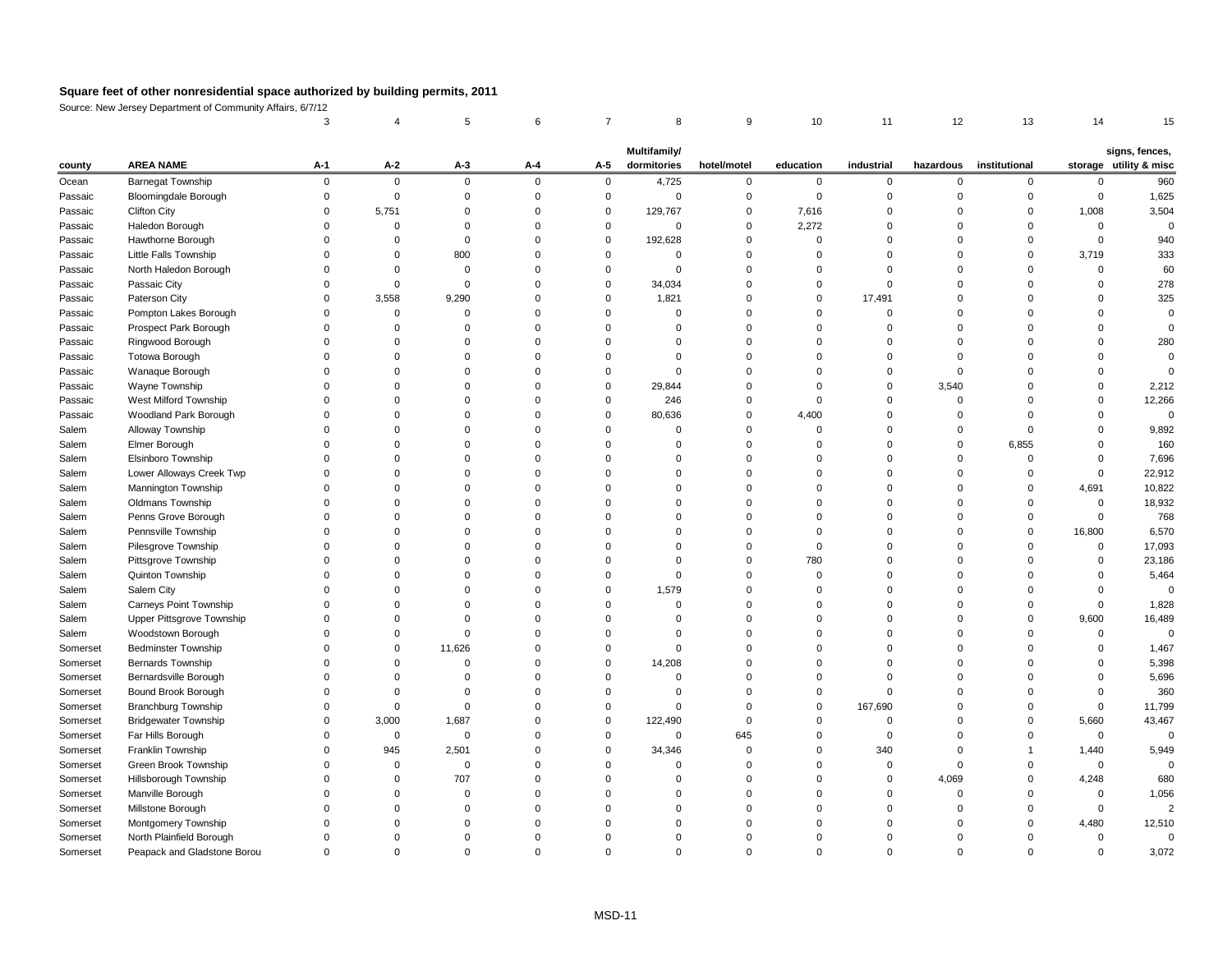Source: New Jersey Department of Community Affairs, 6/7/12

|                    |                            | <b>Multifamily/</b><br>signs, fences, |             |             |          |                |             |                  |                |                   |                       |                           |                        |        |
|--------------------|----------------------------|---------------------------------------|-------------|-------------|----------|----------------|-------------|------------------|----------------|-------------------|-----------------------|---------------------------|------------------------|--------|
| county<br>Somerset | <b>AREA NAME</b>           | $A-1$                                 | $A-2$       | $A-3$       | $A - 4$  | $A-5$          | dormitories | hotel/motel<br>0 | education<br>0 | industrial<br>550 | hazardous<br>$\Omega$ | institutional<br>$\Omega$ | storage utility & misc |        |
|                    | Raritan Borough            | 0                                     | $\mathbf 0$ | $\mathbf 0$ | $\Omega$ | $\mathbf 0$    | $\mathbf 0$ |                  |                |                   |                       |                           |                        |        |
| Somerset           | Rocky Hill Borough         |                                       |             |             |          |                | ∩           |                  |                |                   |                       |                           |                        | 428    |
| Somerset           | Somerville Borough         |                                       |             |             |          |                |             |                  |                |                   |                       | ∩                         |                        | 1,080  |
| Somerset           | South Bound Brook Boro     |                                       |             |             |          |                |             |                  |                |                   |                       |                           |                        |        |
| Somerset           | Warren Township            |                                       |             |             |          |                |             |                  | 23,712         |                   |                       | 91,444                    |                        | 576    |
| Somerset           | Watchung Borough           |                                       |             |             |          |                |             |                  |                |                   |                       |                           |                        | 1,192  |
| Sussex             | Andover Borough            |                                       |             |             |          |                |             |                  |                |                   |                       | $\Omega$                  |                        | 0      |
| Sussex             | Andover Township           |                                       |             |             |          |                |             |                  |                |                   |                       | $\Omega$                  | 5,070                  | 7,265  |
| Sussex             | <b>Branchville Borough</b> |                                       |             |             |          |                |             |                  |                |                   |                       | ∩                         |                        |        |
| Sussex             | <b>Byram Township</b>      |                                       |             |             |          | 4,800          |             |                  |                |                   |                       |                           |                        | 560    |
| <b>Sussex</b>      | Frankford Township         |                                       |             |             |          | $\Omega$       |             |                  |                |                   |                       |                           |                        | 9,159  |
| Sussex             | Franklin Borough           |                                       |             |             |          |                |             |                  |                |                   |                       |                           |                        | 428    |
| Sussex             | Fredon Township            |                                       |             |             |          |                |             |                  |                |                   |                       |                           |                        | 7,995  |
| Sussex             | Green Township             |                                       |             | 10,240      |          |                |             |                  |                |                   |                       |                           |                        | 6,912  |
| <b>Sussex</b>      | Hamburg Borough            |                                       |             |             |          |                |             |                  |                |                   |                       | 0                         | 1,000                  | 140    |
| Sussex             | Hampton Township           |                                       |             |             |          |                |             |                  |                |                   |                       | ∩                         | 1,080                  | 7,140  |
| <b>Sussex</b>      | Hardyston Township         |                                       |             |             |          |                |             |                  |                |                   |                       |                           | 4,081                  | 2,991  |
| Sussex             | Hopatcong Borough          |                                       |             |             |          |                |             |                  |                |                   |                       |                           | 9,600                  | 869    |
| <b>Sussex</b>      | Lafayette Township         |                                       |             |             |          |                | 7,753       |                  |                |                   |                       |                           |                        | 4,906  |
| Sussex             | Montague Township          |                                       |             |             |          |                |             |                  |                |                   |                       |                           |                        | 3,632  |
| Sussex             | Newton Town                |                                       |             |             |          |                |             |                  |                | 10,246            |                       | 2,872                     |                        | 564    |
| Sussex             | Ogdensburg Borough         |                                       |             |             |          |                |             |                  |                |                   |                       |                           |                        | 572    |
| <b>Sussex</b>      | Sandyston Township         |                                       |             |             |          |                |             |                  |                |                   |                       |                           |                        | 2,944  |
| Sussex             | Sparta Township            |                                       | 519         |             |          |                | 0           |                  |                |                   |                       | ∩                         |                        | 2,247  |
| Sussex             | Stanhope Borough           |                                       |             |             |          |                | 544         |                  |                |                   |                       |                           |                        |        |
| <b>Sussex</b>      | <b>Stillwater Township</b> |                                       |             |             |          |                |             |                  |                |                   |                       |                           |                        | 1,968  |
| <b>Sussex</b>      | Sussex Borough             |                                       |             |             |          |                | $\Omega$    |                  |                |                   |                       | $\Omega$                  | 4,787                  | 160    |
| <b>Sussex</b>      | Vernon Township            |                                       | 45,036      | 18,812      |          |                | 10,674      |                  |                |                   |                       |                           |                        | 7,152  |
| Sussex             | <b>Walpack Township</b>    |                                       | $\Omega$    | $\Omega$    |          |                | $\Omega$    |                  |                |                   |                       |                           |                        |        |
| Sussex             | Wantage Township           |                                       |             | 7,658       |          |                |             |                  |                |                   |                       | ∩                         |                        | 24,479 |
| Union              | Berkeley Heights Township  |                                       |             |             |          |                |             |                  |                |                   |                       |                           |                        | 2,017  |
| Union              | <b>Clark Township</b>      |                                       |             |             |          |                |             |                  |                |                   |                       |                           |                        | 240    |
| Union              | <b>Cranford Township</b>   |                                       |             |             |          | 864            | 121,522     |                  |                |                   |                       | $\Omega$                  | 7,300                  |        |
| Union              | Elizabeth City             |                                       |             |             |          | $\mathbf 0$    | 24,532      |                  |                |                   |                       | $\Omega$                  | 148,456                | 2,626  |
| Union              | Fanwood Borough            |                                       |             |             |          | $\Omega$       | 42,372      |                  |                |                   |                       |                           |                        | 1,081  |
| Union              | Garwood Borough            |                                       |             |             |          |                |             |                  |                |                   |                       |                           |                        |        |
| Union              | Hillside Township          |                                       |             |             |          |                |             |                  |                |                   |                       | $\Omega$                  | 31,419                 |        |
| Union              | Kenilworth Borough         |                                       | 43,705      | 4,150       |          |                |             |                  |                |                   |                       | $\Omega$                  | 12,151                 |        |
| Union              | Linden City                |                                       |             |             |          | $\Omega$       | 2,510       |                  |                | 3,427             |                       | $\Omega$                  | 145,365                | 216    |
| Union              | Mountainside Borough       |                                       |             |             |          |                | 8,244       |                  |                |                   |                       |                           |                        |        |
| Union              | New Providence Borough     |                                       |             |             |          |                |             |                  |                |                   |                       |                           |                        |        |
| Union              | <b>Plainfield City</b>     |                                       |             |             |          |                |             |                  |                |                   |                       |                           |                        |        |
| Union              | <b>Rahway City</b>         | 15,235                                |             |             |          |                |             | 60,462           | 35,995         |                   |                       |                           |                        | 468    |
| Union              | Roselle Borough            |                                       |             |             |          |                |             |                  |                |                   |                       |                           |                        |        |
| Union              | Roselle Park Borough       |                                       |             |             |          |                |             |                  |                |                   |                       |                           |                        | 120    |
| Union              | Scotch Plains Township     |                                       | 3,911       |             |          | 0              | 8,078       |                  | 1,420          |                   |                       | $\Omega$                  | 5,090                  | 3,466  |
| Union              | Springfield Township       | 0                                     | 3,250       | 0           |          | $\overline{0}$ | 22,686      | $\overline{0}$   | $\mathbf 0$    | 0                 |                       | $\Omega$                  | $\mathbf 0$            | 378    |